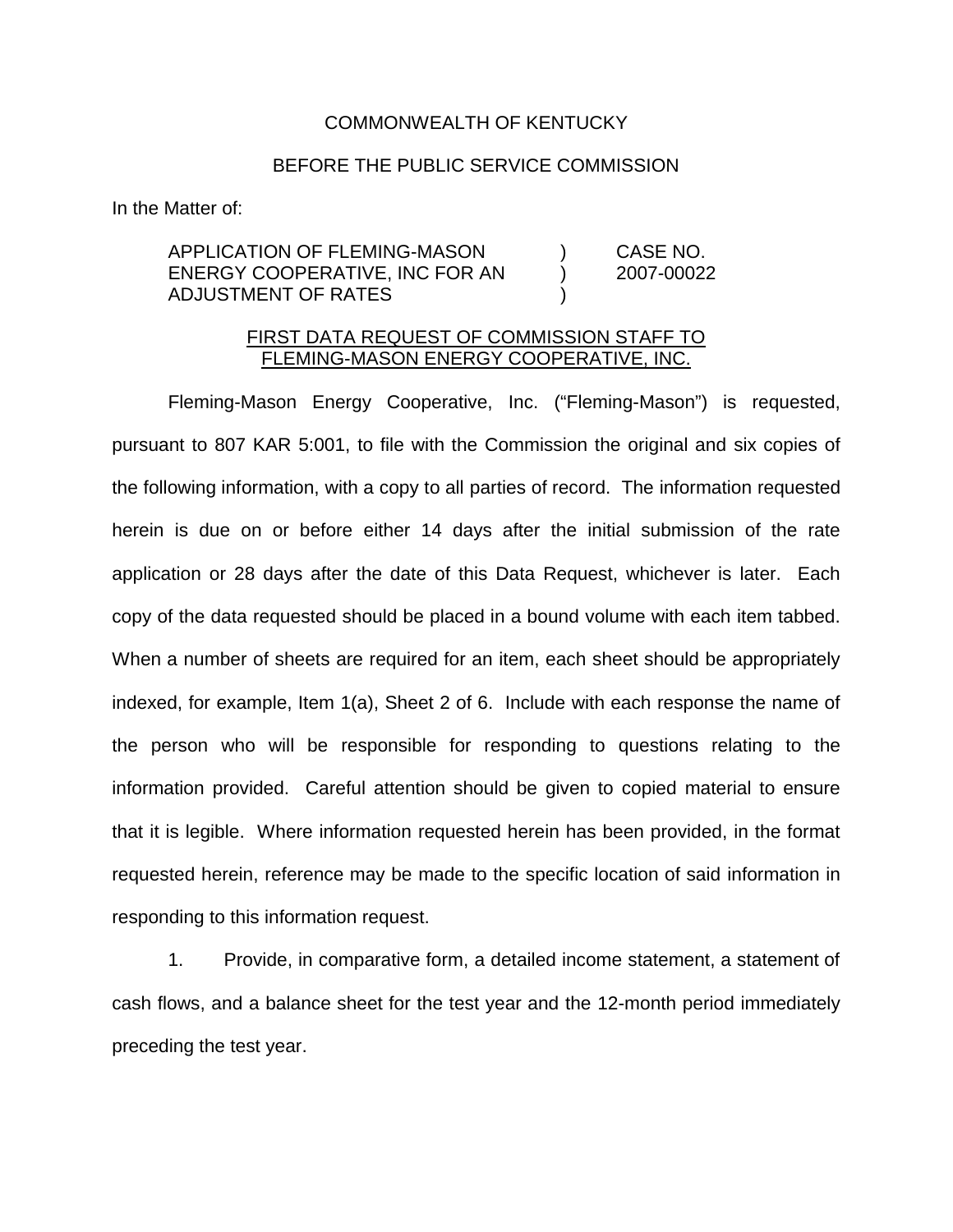2. Provide Fleming-Mason's rate of return on net investment rate base for the test year and 5 preceding calendar years. Include the data used to calculate each return.

3. Provide Fleming-Mason's times interest earned ratio and debt service coverage ratio, as calculated by the Rural Utilities Service ("RUS"), for the test year and the 5 preceding calendar years. Include the data used to calculate each ratio.

4. Provide the most recent Borrower Statistical Profile for Fleming-Mason published by the RUS. What actions, if any, have Fleming-Mason's management, its board of directors, or RUS taken as a result of this profile? For each action listed, explain why it was taken.

5. Provide the most recent Key Ratio Trend Analysis for Fleming-Mason published by the National Rural Utilities Cooperative Finance Corporation. What actions, if any, have Fleming-Mason's management, its board of directors, or RUS taken as a result of this analysis? For each action listed, explain why it was taken.

6. Provide Kentucky's Electric Cooperatives Operating Expense and Statistical Comparisons for the most recent 2 years available.

7. Provide Fleming-Mason's capital structure at the end of each of the periods as shown in Format 7.

8. a. List all outstanding issues of long-term debt as of the end of the latest calendar year and the end of the test period together with the related information as shown in Format 8a. A separate schedule is to be provided for each time period. Report in Column (k) of Format 8a, Schedule 2, the actual dollar amount of debt cost for

-2- Case No. 2007-00022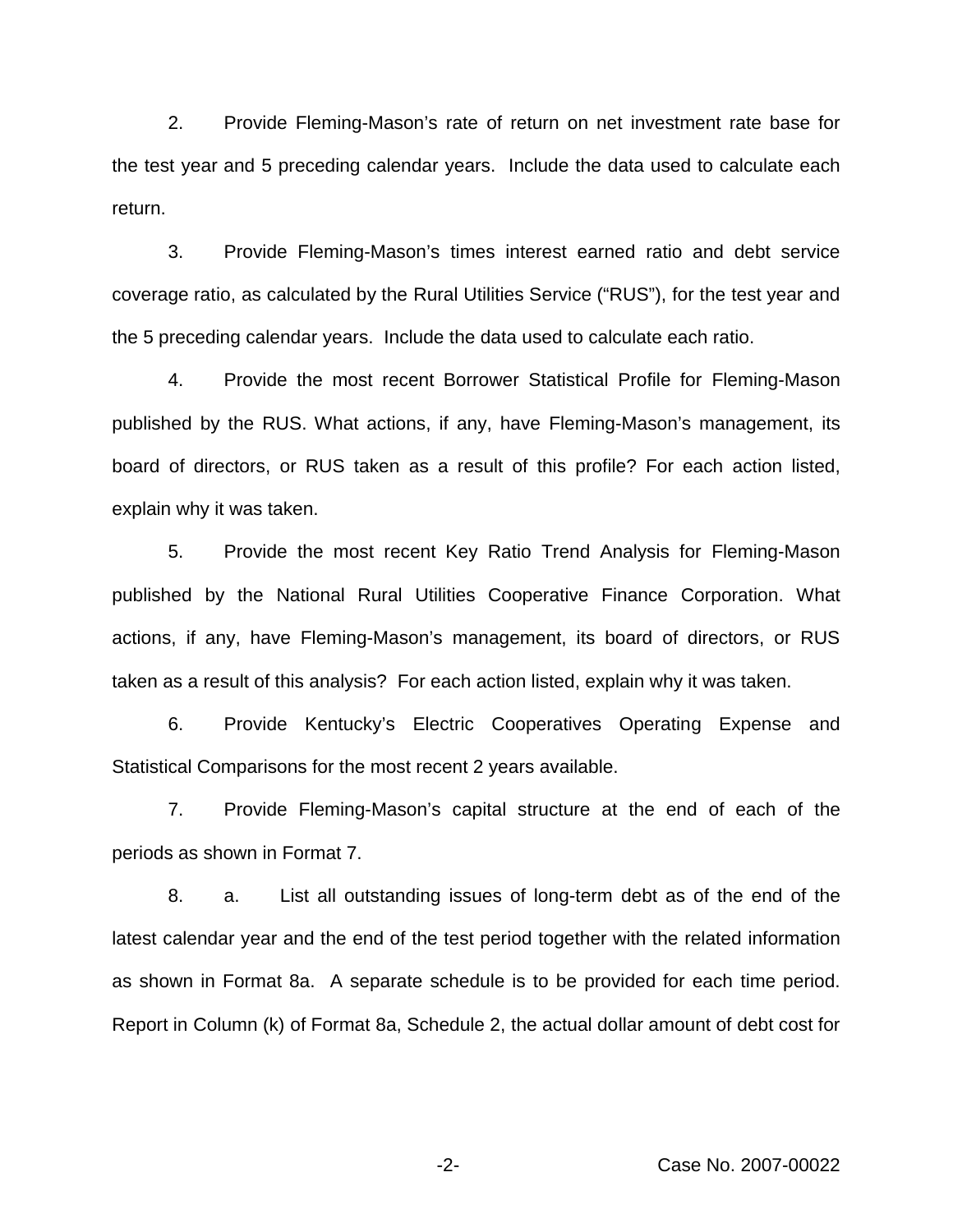the test year. Compute the actual and annualized composite debt cost rates and report them in Column (j) of Format 8a, Schedule 2.

b. Provide an analysis of end-of-year period, short-term debt and a calculation of the average and end-of-period cost rates as shown in Format 8b.

9. Provide a trial balance as of the last day of the test year showing account number, subaccount number, account title, subaccount title, and amount. The trial balance shall include all asset, liability, capital, income, and expense accounts used by Fleming-Mason. All income statement accounts should show activity for 12 months. Show the balance in each control account and all underlying subaccounts per company books.

10. Provide a schedule, as shown in Format 10, comparing the balances for each balance sheet account or subaccount included in Fleming-Mason's chart of accounts for each month of the test year, to the same month of the preceding year.

11. Provide a schedule, as shown in Format 10, comparing each income statement account or subaccount included in Fleming-Mason's chart of accounts for each month of the test year, to the same month of the preceding year. The amounts should reflect the income or expense activity of each month, rather than the cumulative balances as of the end of the particular month.

12. Provide the following information for each item of electric property or plant held for future use at the end of the test year:

a. Description of property.

- b. Location.
- c. Date purchased.

-3- Case No. 2007-00022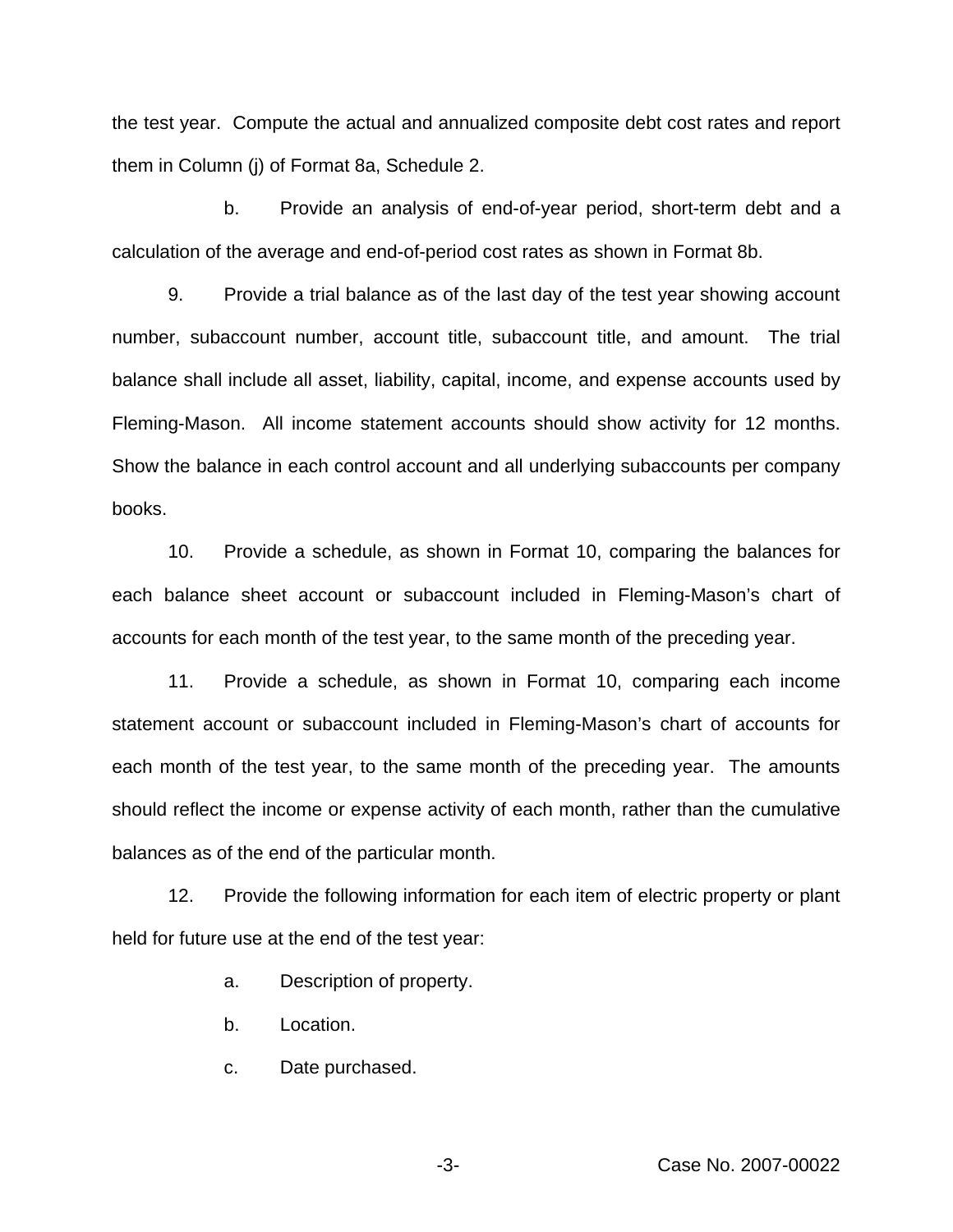d. Cost.

e. Estimated date to be placed in service.

f. Brief description of intended use.

g. Current status of each project.

13. List all non-utility property, related property taxes, and the accounts where amounts are recorded for the test period. Include a description of the property, the date purchased, and the cost.

14. Provide all studies, including all applicable workpapers, that are the basis of jurisdictional plant allocations and expense account allocations.

15. Provide Fleming-Mason's current bylaws. Indicate any changes to the bylaws since January 1, 1990.

16. Provide Fleming-Mason's equity management plan. Indicate when the current plan was adopted and identify any changes made in the plan since the year utilized as the test year in Fleming-Mason's last rate case. Provide a 5-year analysis of the amount of capital credits refunded to members under the plan and indicate the amounts related to general retirements and special retirements (i.e., estates of deceased patrons).

17. Provide Fleming-Mason's written policies on the compensation of its attorneys, auditors, and all other professional service providers. Include a schedule of fees, per diems, and other compensation in effect during the test year. Include all agreements, contracts, memoranda of understanding, and any other documentation that explains the nature and type of reimbursement paid for professional services. Indicate if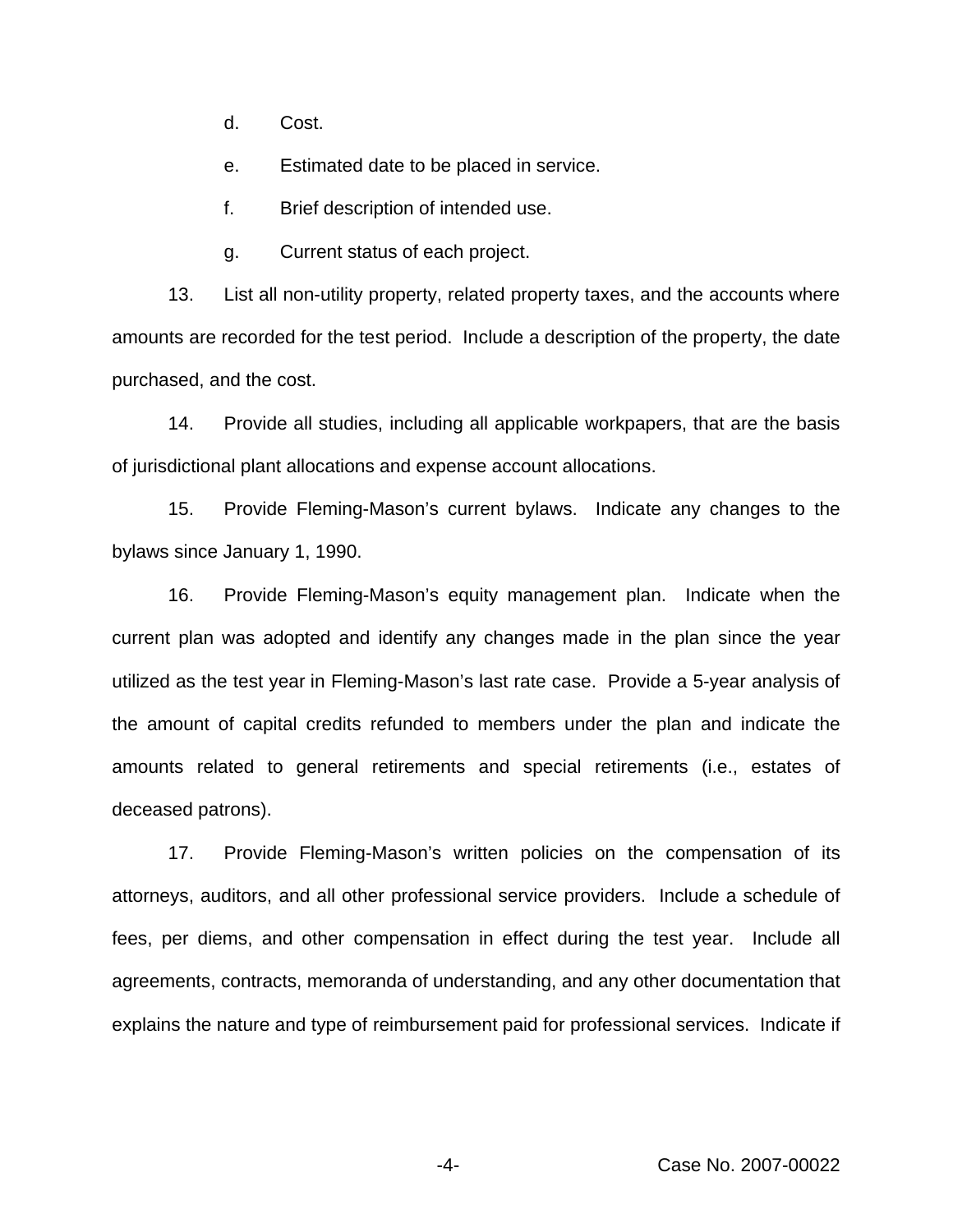any changes occurred during the test year, the effective date of these changes, and the reason for these changes.

18. Provide Fleming-Mason's policies specifying the compensation of directors and a schedule of standard directors' fees, per diems, and other compensation in effect during the test year. If changes occurred during the test year, indicate the effective date and the reason for the changes.

19. Provide the date, time, and a general description of the activities at the most recent annual members' meeting. Indicate the number of new board members elected. For the most recent meeting and the 5 previous annual members' meetings, provide the number of members in attendance, the number of members voting for new board members, and the total cost of the annual meeting.

20. Provide the following:

a. A schedule showing, by customer class (e.g., residential, commercial, industrial, etc.), the amount and percent of any proposed increase or decrease in revenue distributed to each class. Provide a detailed explanation of the methodology or basis used to allocate the requested increase or decrease in revenue to each of the respective customer classes.

b. A schedule showing how the increase or decrease in (a) above was further distributed to each rate charge (e.g., customer or facility charge, kWh charge, etc.). Explain in detail the methodology or basis used to allocate the increase or decrease.

c. If the rate schedule contains a demand charge, describe in detail how the proposed demand charge was determined. Provide all calculations,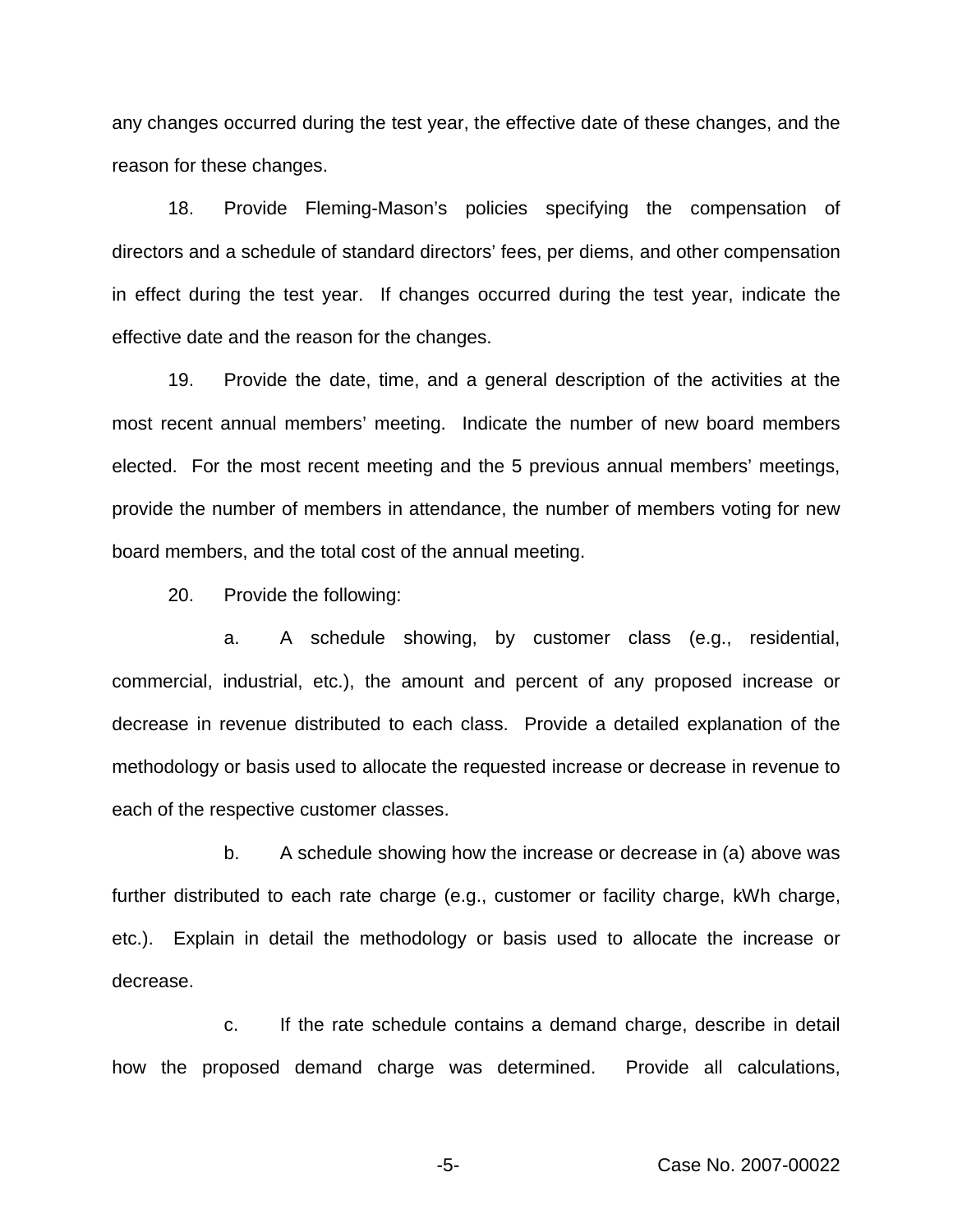assumptions, workpapers, methodologies, etc. used in the development of the proposed demand charge.

d. If the rate schedule contains a monthly customer charge, describe in detail how the proposed customer charge was determined. Provide all calculations, assumptions, workpapers, methodologies, etc. used in the development of the proposed customer charge.

e. A reconciliation of Fuel Adjustment Clause ("FAC") revenue and expense for the test year. The net result of this adjustment should be to remove all FAC revenue and expense from test-year revenue and expense.

21. For each rate schedule (rate class), provide the following information for the test year:

a. Number of customers.

b. Kilowatt-hour sales.

c. Rate schedule's percent of Fleming-Mason's total Kilowatt-hour

sales.

d. Monthly peak kW demands for the rate schedule.

e. Total revenue collected.

f. Rate schedule's percent of Fleming-Mason's total revenues.

22. Describe how the test-year capitalization rate was determined. If differing rates were used for specific expenses (i.e., payroll, transportation clearing accounts, depreciation, etc.), indicate the rate and how it was determined. Indicate all proposed changes to the test-year capitalization rate and how they were determined.

23. Provide the following:

-6- Case No. 2007-00022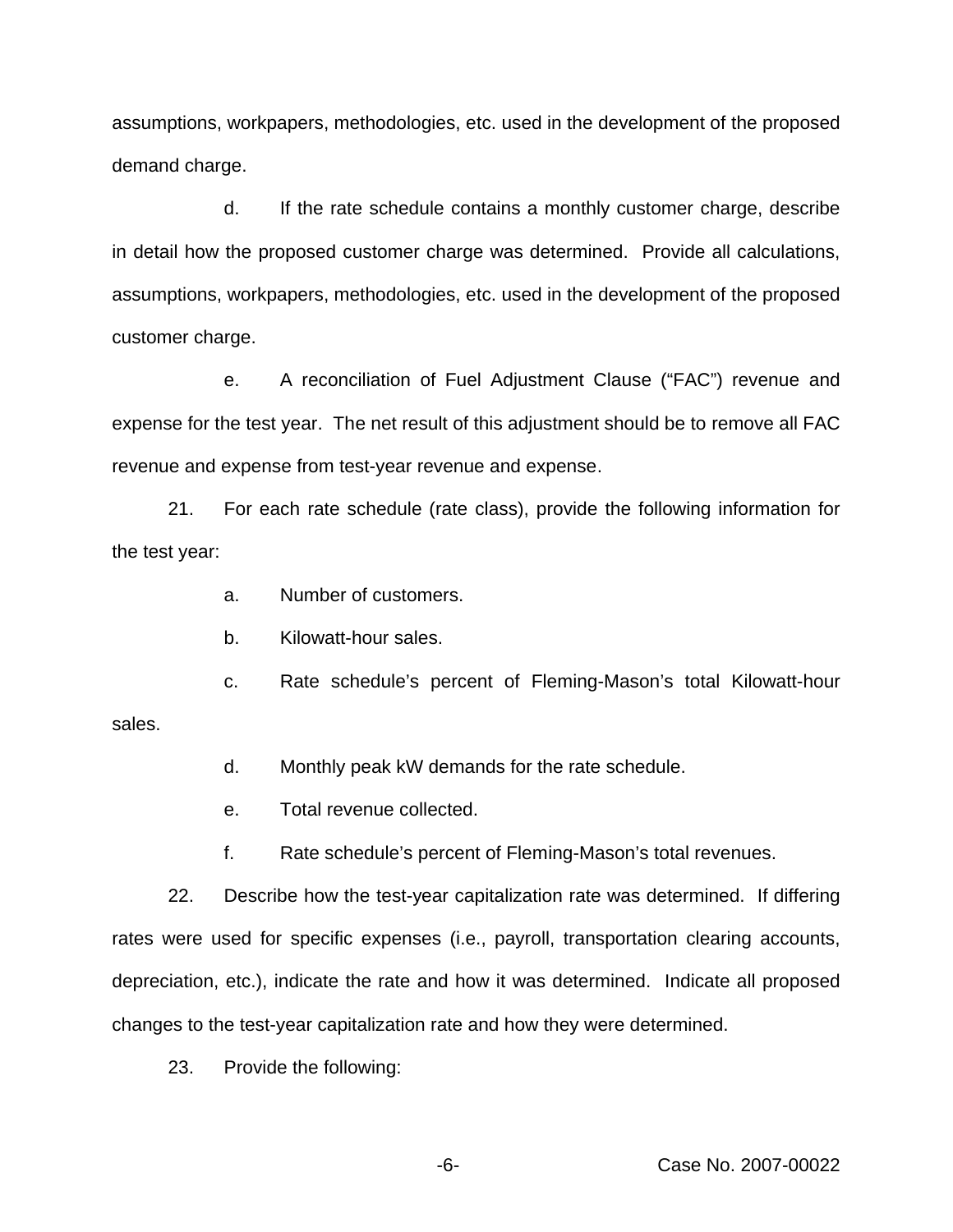a. A schedule of salaries and wages for the test year and each of the 3 calendar years preceding the test year as shown in Format 23a. For each time period, provide the amount of overtime pay.

b. A schedule showing the percentage of increase in salaries and wages for both union and non-union employees for the test year and the 5 preceding years.

24. Provide the following payroll information for each employee:

a. The actual regular hours worked during the test year.

b. The actual overtime hours worked during the test year.

c. The test-year-end wage rate for each employee and the date of the last increase.

d. A calculation of the percent of increase granted during the test year.

The information shall identify all the employees as either salaried or hourly, and also as either full-time, part-time, or temporary. Employee numbers or other identifiers may be used instead of employee names. Include an explanation of how the overtime pay rate is determined. All employees terminated during the test year shall be identified (along with the month in which the termination occurred), as well as those employees who replaced terminated employees or were otherwise added to the payroll during the test year. If Fleming-Mason has more than 100 employees, the above information may be provided by employee classification.

25. Provide the following payroll tax information: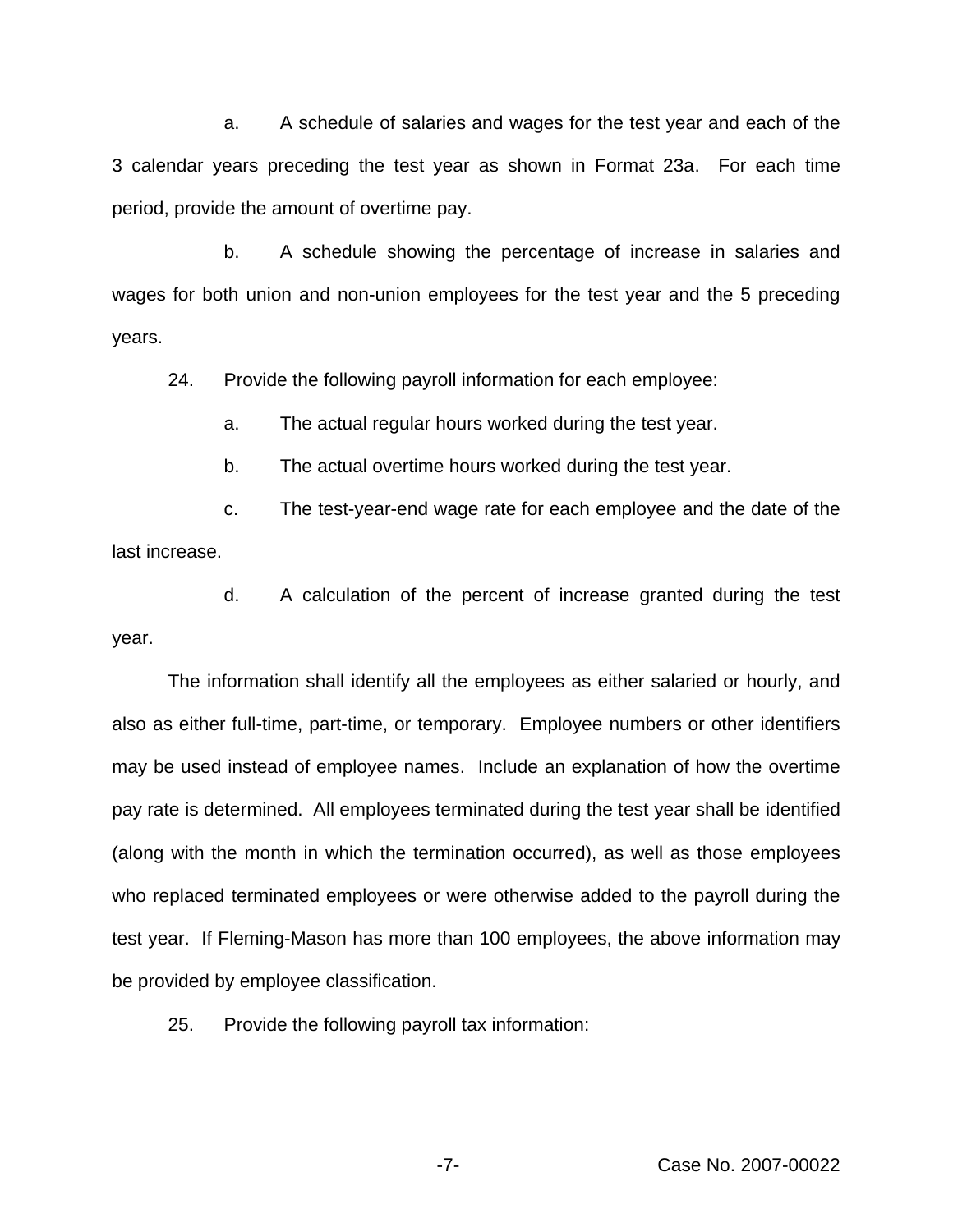a. The base wages and salaries used to calculate the taxes, with an explanation of how the base wages and salaries were determined.

b. The tax rates in effect at test-year-end.

26. Provide the following tax data for the test year:

a. A schedule of franchise fees paid to cities, towns or municipalities during the test year, including the basis of these fees.

b. An analysis of other operating taxes imposed by Kentucky as shown in Format 26b.

27. Provide a statement of electric plant in service, per company books, for the test year. This data shall be presented as shown in Format 27.

28. Provide a schedule of all employee benefits available to Fleming-Mason's employees. Include the number of employees at test-year-end covered under each benefit, the test-year-end actual cost of each benefit, the amount of the cost capitalized, the amount of the cost expensed, and the account numbers in which the capitalized or expensed costs were recorded.

29. Provide a schedule reflecting the salaries and other compensation of each executive officer for the test year and 2 preceding calendar years. Include the percentage annual increase and the effective date of each increase, the job title, duty and responsibility of each officer, the number of employees who report to each executive officer, and to whom each executive officer reports. Also, for employees elected to executive officer status during the test year, provide the salaries, for the test year, for those persons whom they replaced.

-8- Case No. 2007-00022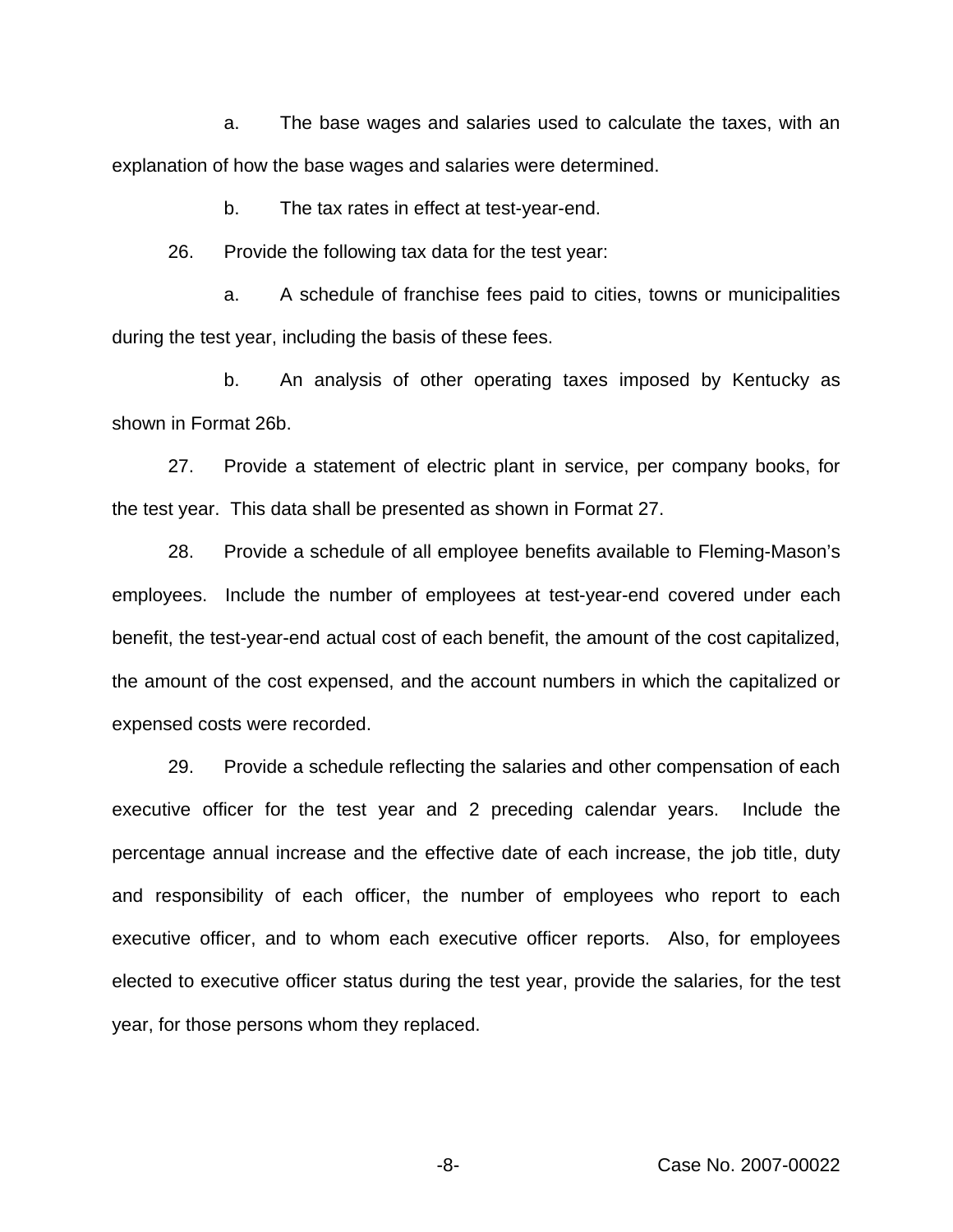30. Provide a detailed analysis of advertising expenditures during the test year. Include a breakdown of Account No. 913, Advertising Expenses, as shown in Format 30, and show any advertising expenditures included in other expense accounts. Specify the purpose and expected benefit of each expenditure.

31. Provide an analysis of Account No. 930, Miscellaneous General Expenses, for the test year. Include a complete breakdown of this account as shown in Format 31. Include all detailed workpapers supporting this analysis. At a minimum, the workpapers shall show the date, vendor, reference (i.e., voucher no., etc.), dollar amount, and a brief description of each expenditure. Detailed analysis is not required for amounts of less than \$100 provided the items are grouped by classes as shown in Format 31.

32. Provide an analysis of Account No. 426, Other Income Deductions, for the test period. This analysis shall show a complete breakdown of this account as shown in Format 32, and further provide all detailed supporting workpapers. At a minimum, the workpapers should show the date, vendor, reference (i.e., voucher no., etc.), dollar amount, and brief description of each expenditure. Detailed analysis is not required for amounts of less than \$250 provided the items are grouped by classes as shown in Format 32.

33. Provide the name and personal mailing address of each member of Fleming-Mason's board of directors. Identify the members who represent the cooperative on the board of directors of East Kentucky Power Cooperative ("East Kentucky"). If during the course of these proceedings any changes occur in board membership, update your response to this request.

-9- Case No. 2007-00022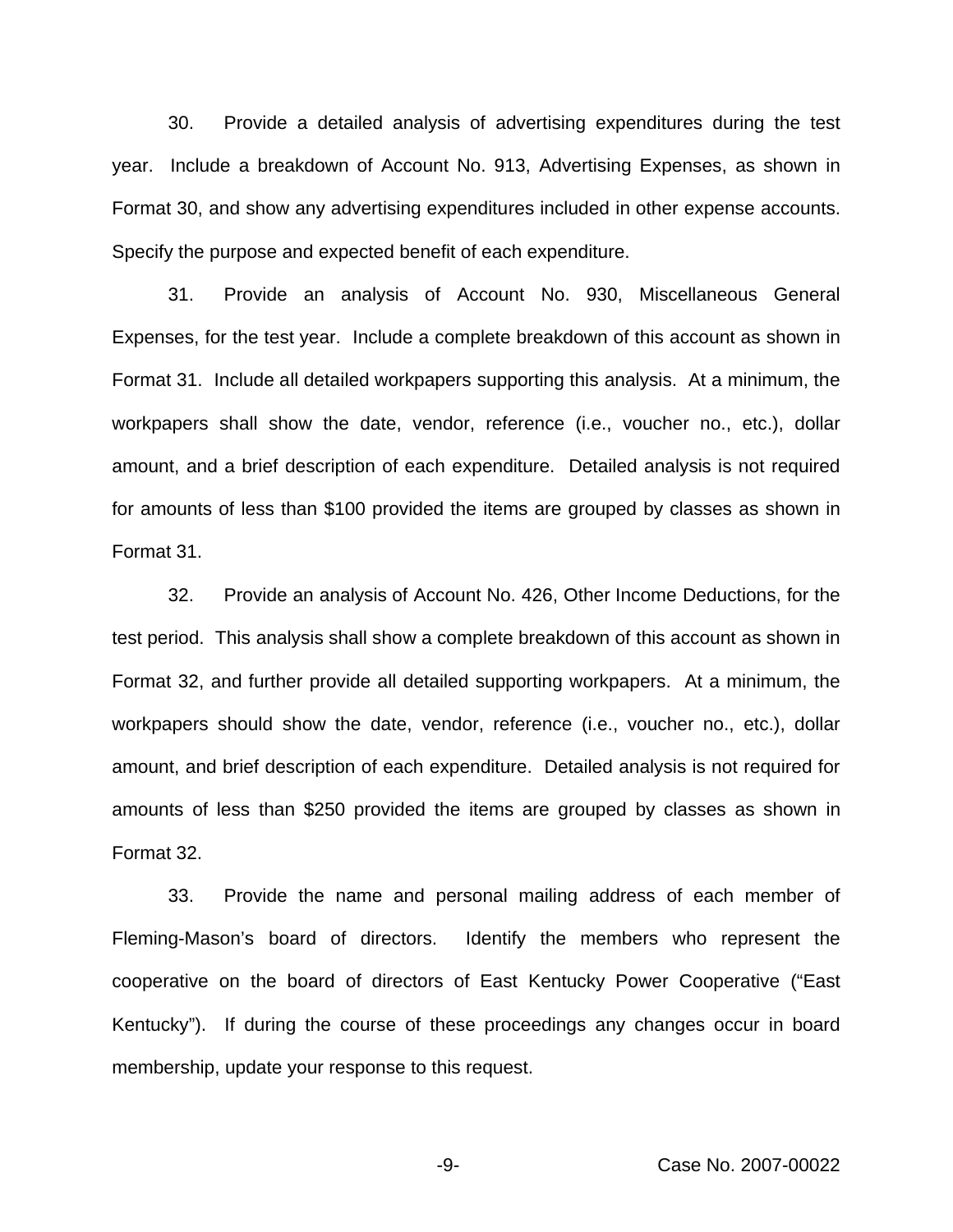34. Provide a detailed analysis of the total compensation paid to each member of the board of directors during the test year including all fees, fringe benefits, and expenses, with a description of the type of meetings, seminars, etc. attended by each member. Identify any compensation paid to Fleming-Mason's board members for serving on East Kentucky' board of directors. Do any of the listed expenses in this analysis include the costs for a director's spouse? If yes, list expenses for directors' spouses separately.

35. Provide a detailed analysis of expenses incurred during the test year for professional services, as shown in Format 35. Include detailed workpapers supporting this analysis which show the payee, dollar amount, reference (i.e., voucher no., etc.), account charged, hourly rates and time charged to the utility according to each invoice, and a brief description of the service provided. Identify all rate case work by case number.

36. Provide the following information concerning the costs for the preparation of this case:

a. A detailed schedule of costs incurred to date. Include the date of the transaction, check number or other document reference, the vendor, amount, a description of the services performed, and the account number in which the expenditure was recorded. Indicate any costs incurred for this case during the test year. Include copies of invoices received from the vendors.

b. An itemized estimate of the total cost to be incurred, detailed explanation of how the estimate was determined, and all supporting workpapers and calculations.

-10- Case No. 2007-00022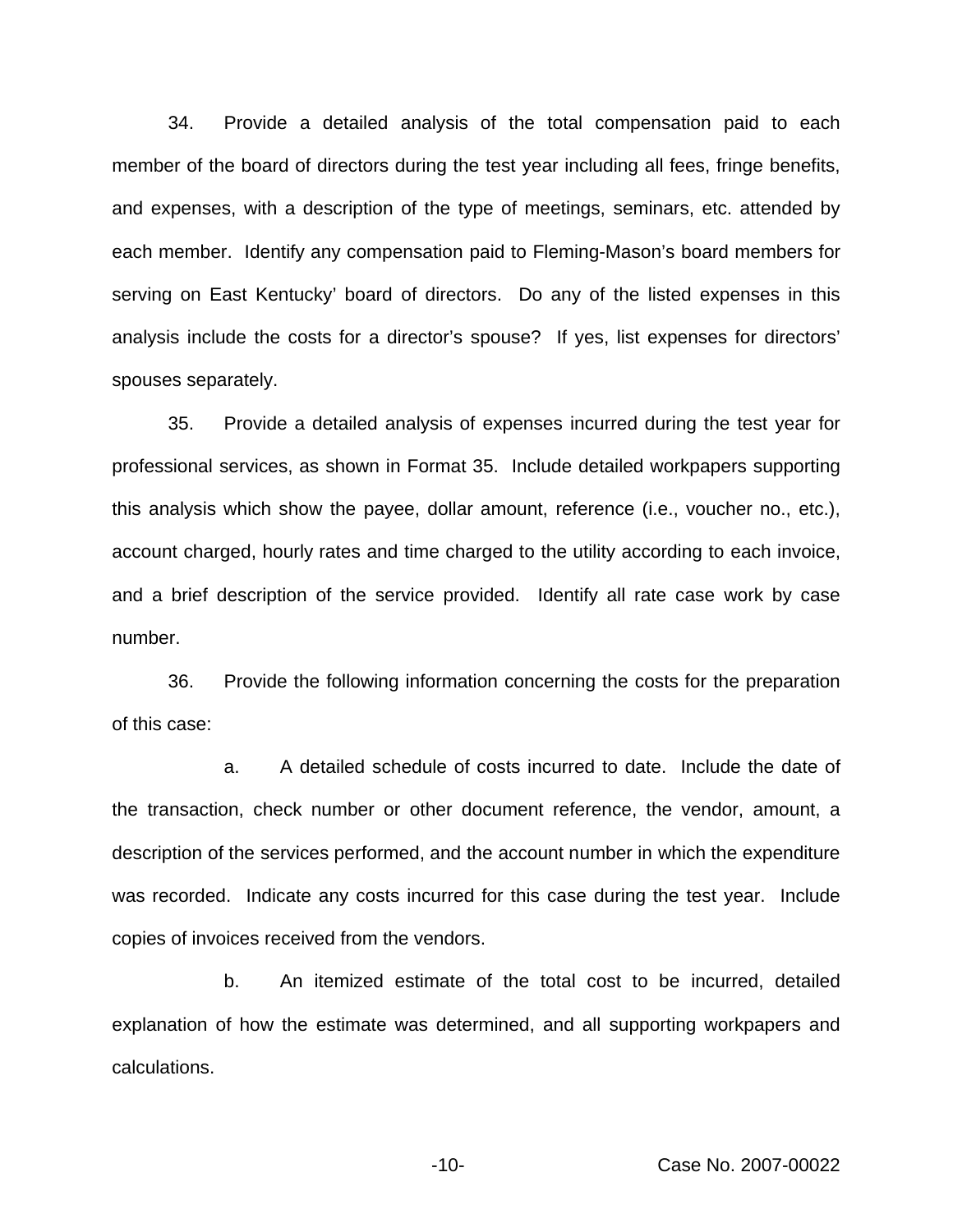c. Monthly updates of the actual costs incurred during the course of this proceeding, in the manner prescribed above.

37. Provide the estimated dates for draw downs of unadvanced loan funds at test-year-end and the proposed uses of these funds.

38. Provide a list of depreciation expenses using Format 38.

39. Are the depreciation rates reflected in this filing identical to those most recently approved by the Commission?

a. If yes, identify the case in which they were approved.

b. If no, provide the depreciation study that supports the rates reflected in this filing.

40. Provide information for plotting the depreciation guideline curves in accordance with RUS Bulletin 183-1, as shown in Format 40.

41. For each charitable and political contribution (in cash or services), provide the amount, recipient, and specific account charged.

42. Describe Fleming-Mason's lobbying activities and provide a schedule showing the name and salary of each lobbyist; all company-paid or reimbursed expenses or allowances; and the account charged for all personnel for whom a principal function is lobbying, on the local, state, or national level; and indicate whether the lobbyist is en employee or an independent contractor. If any amounts are allocated, show a calculation of the factor used to allocate each amount.

43. Provide complete details of the financial reporting and rate-making treatment of Fleming-Mason's pension costs.

-11- Case No. 2007-00022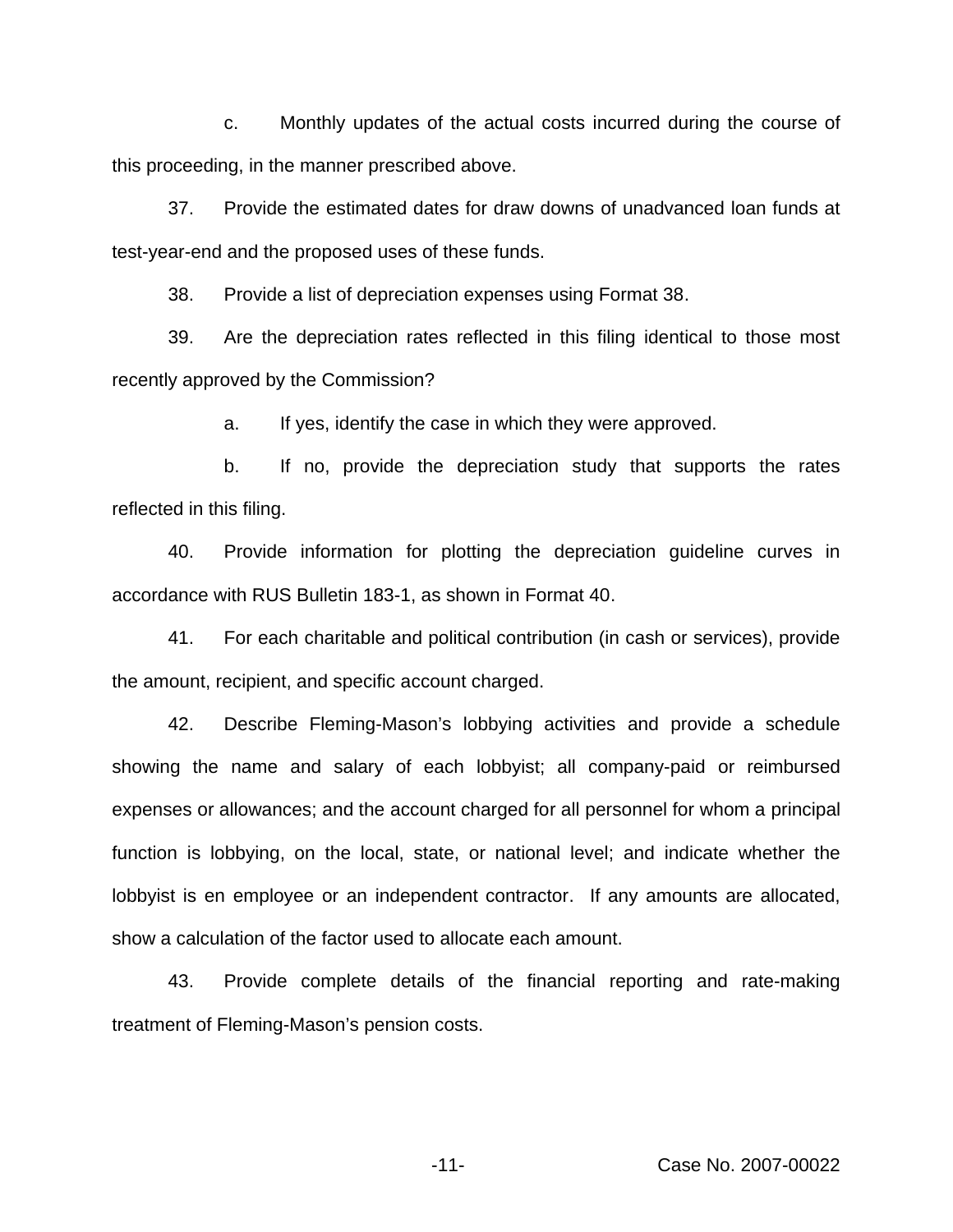44. Provide complete details of Fleming-Mason's financial reporting and ratemaking treatment of Statement of Financial Accounting Standard ("SFAS") No. 106, including:

a. The date that Fleming-Mason adopted or plans to adopt SFAS No. 106.

b. All accounting entries made or to be made at the date of adoption.

c. All actuarial studies and other documents used to determine the level of SFAS No. 106 cost recorded or to be recorded by Fleming-Mason.

45. Provide complete details of Fleming-Mason's financial reporting and ratemaking treatment of SFAS No. 112, including:

a. The date that Fleming-Mason adopted SFAS No. 112.

b. All accounting entries made at the date of adoption.

c. All actuarial studies and other documents used to determine the level of SFAS No. 112 cost recorded by Fleming-Mason.

46. Provide any information, as soon as it is known, describing any events occurring after the test year that would have a material effect on net operating income, rate base, and cost of capital and is not incorporated in the filed testimony and exhibits.

47. Provide all current labor contracts and the most recent contracts previously in effect.

48. Provide separate schedules for the test year and the year preceding the test year, including the following information regarding Fleming-Mason's investments in subsidiaries and joint ventures:

a. Name of subsidiary or joint venture.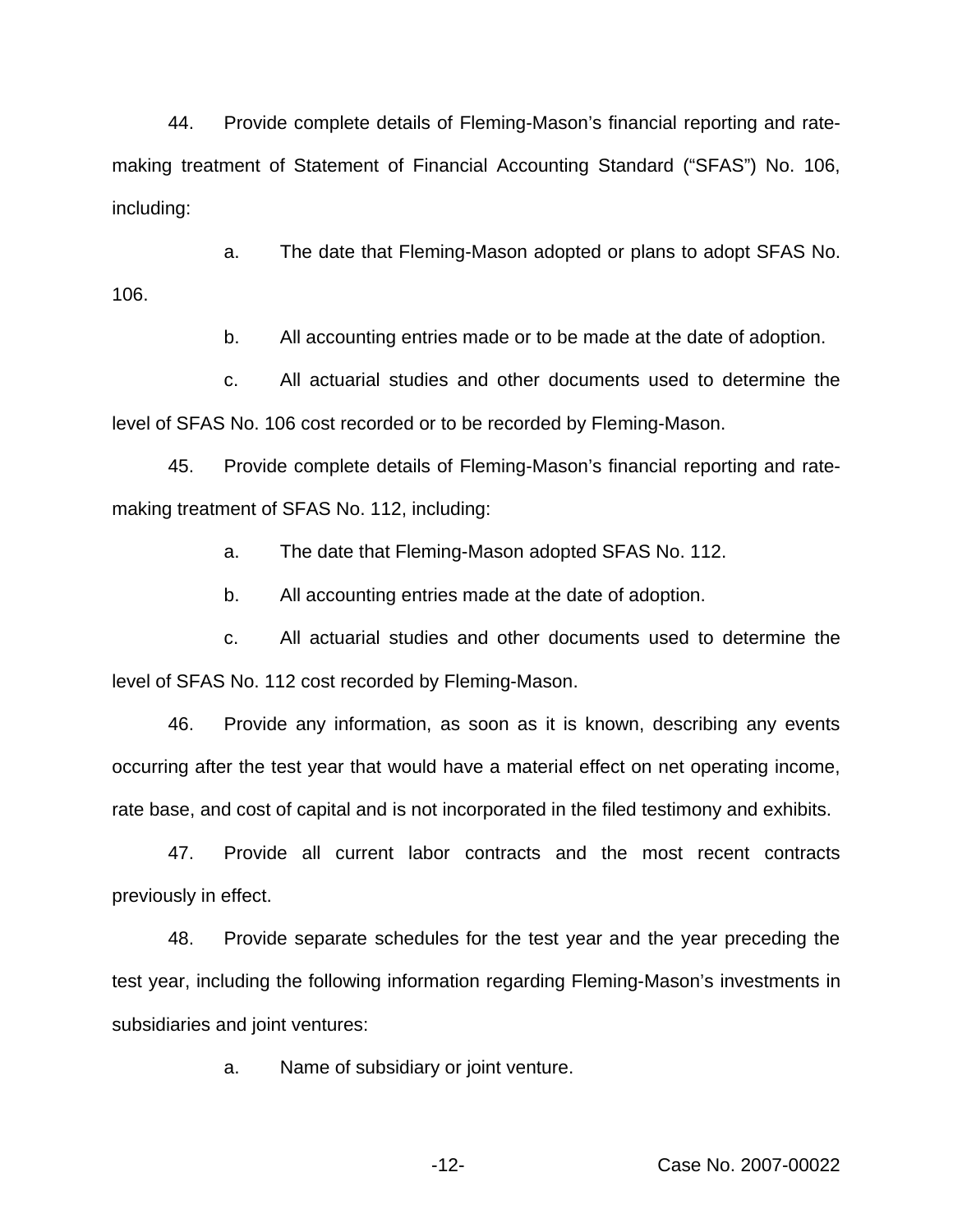b. Date of initial investment.

c. Amount and type of investment.

d. Balance sheet and income statement. Where only internal statements are prepared, furnish copies of these.

e. Name of officers of each of the subsidiaries or joint ventures, officer's annual compensation, and portion of compensation charged to the subsidiary or joint venture. Indicate the position that each officer holds with Fleming-Mason and the compensation received from Fleming-Mason.

49. Provide separate schedules showing all dividends or income of any type received by Fleming-Mason from its subsidiaries or joint ventures for the test year and the 3 years preceding the test year. Indicate how this income is reflected in the reports filed with the Commission and the stockholder reports.

50. Concerning non-regulated activities:

a. Is Fleming-Mason engaged in any non-regulated activities? If yes, provide a detailed description of each non-regulated activity.

b. Is Fleming-Mason engaged in any non-regulated activities through an affiliate? If yes, provide the name of each affiliate and the non-regulated activity in which it is engaged.

c. Identify each service agreement with each affiliate and indicate whether the service agreement is on file with the Commission. Provide a copy of each service agreement not already on file with the Commission.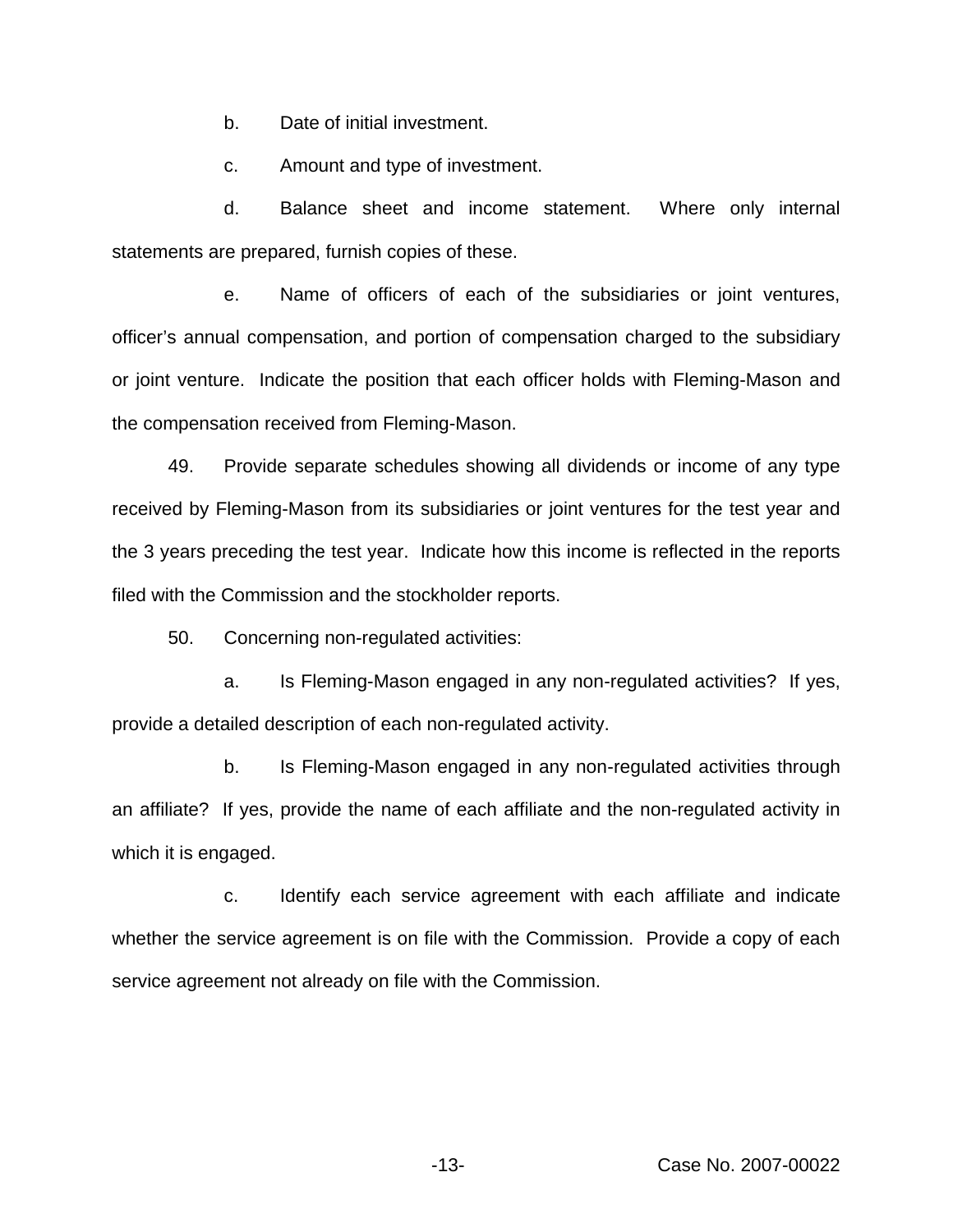d. Has Fleming-Mason loaned any money or property to any affiliate? If yes, describe in detail what was loaned, the terms of the loan, and the name of the affiliate.

51. Provide a schedule of purchased power costs for the test year by vendor, separated into demand and energy components. Include kW and kWh purchased. Indicate any estimates used and explain their use in detail.

**Beth O'Donnell Executive Director Public Service Commission** P. O. Box 615 Frankfort, KY 40602

Dated: February 5, 2007 cc: All Parties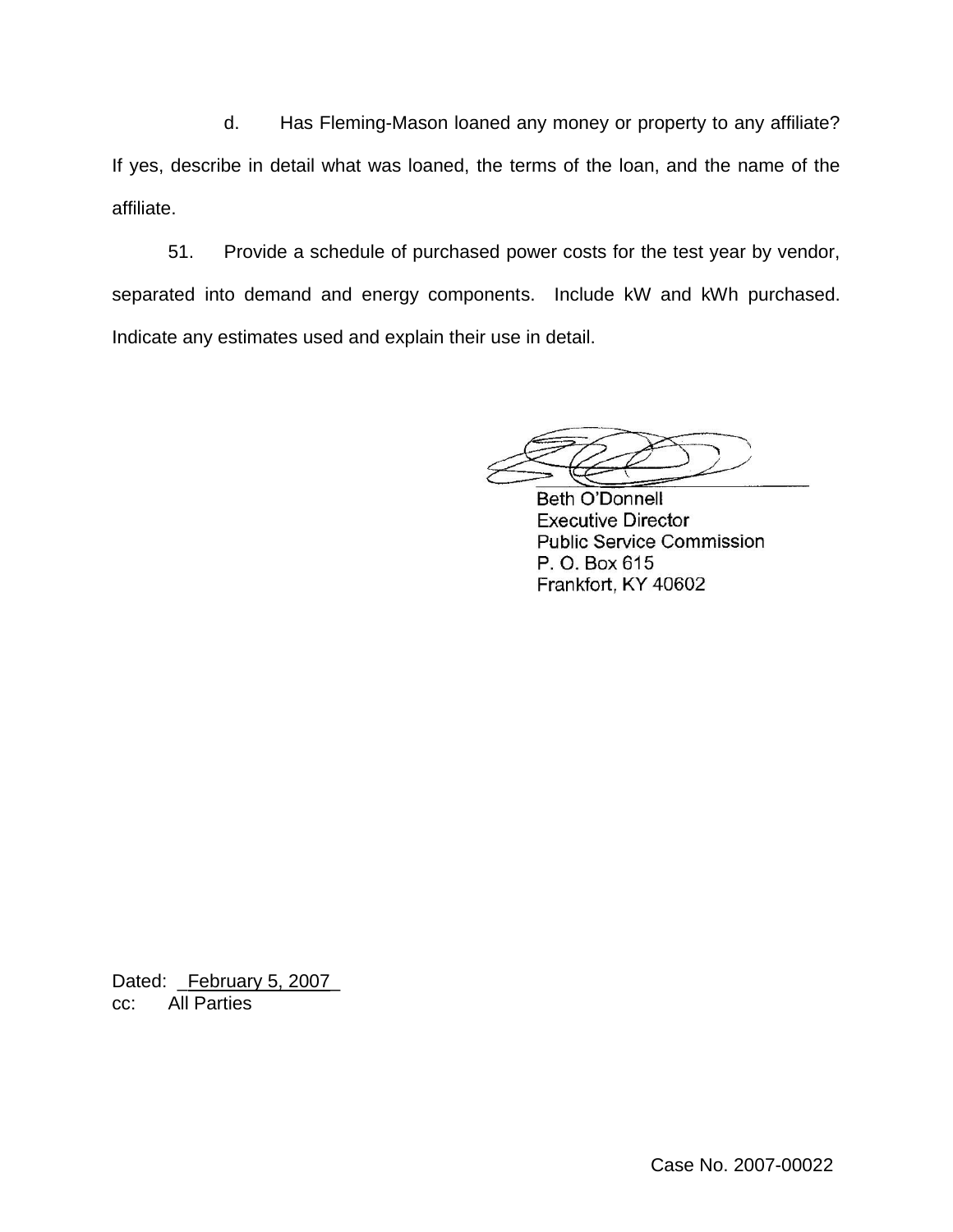Format 7 Schedule 1

Fleming-Mason

Case No. 2007-00022

#### Comparative Capital Structures (Excluding JDIC) For the Periods as Shown "000 Omitted"

|             |                              | 10th Year |       | 9th Year |       | 8th Year |       | 7th year |       | 61    |
|-------------|------------------------------|-----------|-------|----------|-------|----------|-------|----------|-------|-------|
| Line<br>No. | Type of Capital              | Amount    | Ratio | Amount   | Ratio | Amount   | Ratio | Amount   | Ratio | Amoul |
| 1.          | Long-Term Debt               |           |       |          |       |          |       |          |       |       |
| 2.          | Short-Term Debt              |           |       |          |       |          |       |          |       |       |
| 3.          | Preferred & Preference Stock |           |       |          |       |          |       |          |       |       |
| 4.          | Common Equity                |           |       |          |       |          |       |          |       |       |
| 5.          | Other (Itemize by type)      |           |       |          |       |          |       |          |       |       |
| 6.          | <b>Total Capitalization</b>  |           |       |          |       |          |       |          |       |       |

|      |                             | 4th Year |       | 3rd Year |       | 2nd Year |       | 1st Year |       | <b>Test Year</b> |       | Last |
|------|-----------------------------|----------|-------|----------|-------|----------|-------|----------|-------|------------------|-------|------|
| Line |                             |          |       |          |       |          |       |          |       |                  |       |      |
| No.  | Type of Capital             | Amount   | Ratio | Amount   | Ratio | Amount   | Ratio | Amount   | Ratio | Amount           | Ratio | Amou |
| 1.   | Long-Term Debt              |          |       |          |       |          |       |          |       |                  |       |      |
| 2.   | Short-Term Debt             |          |       |          |       |          |       |          |       |                  |       |      |
|      | Preferred &                 |          |       |          |       |          |       |          |       |                  |       |      |
| 3.   | <b>Preference Stock</b>     |          |       |          |       |          |       |          |       |                  |       |      |
| 4.   | <b>Common Equity</b>        |          |       |          |       |          |       |          |       |                  |       |      |
|      | Other (Itemize by           |          |       |          |       |          |       |          |       |                  |       |      |
| 5.   | type)                       |          |       |          |       |          |       |          |       |                  |       |      |
| 6.   | <b>Total Capitalization</b> |          |       |          |       |          |       |          |       |                  |       |      |

Instructions: 1. Provide a calculation of the average test year data as shown in Format 7, Schedule 2.

2. If the applicant is a member of an affiliated group, the above data is to be provided for the parent company and the system consolidated.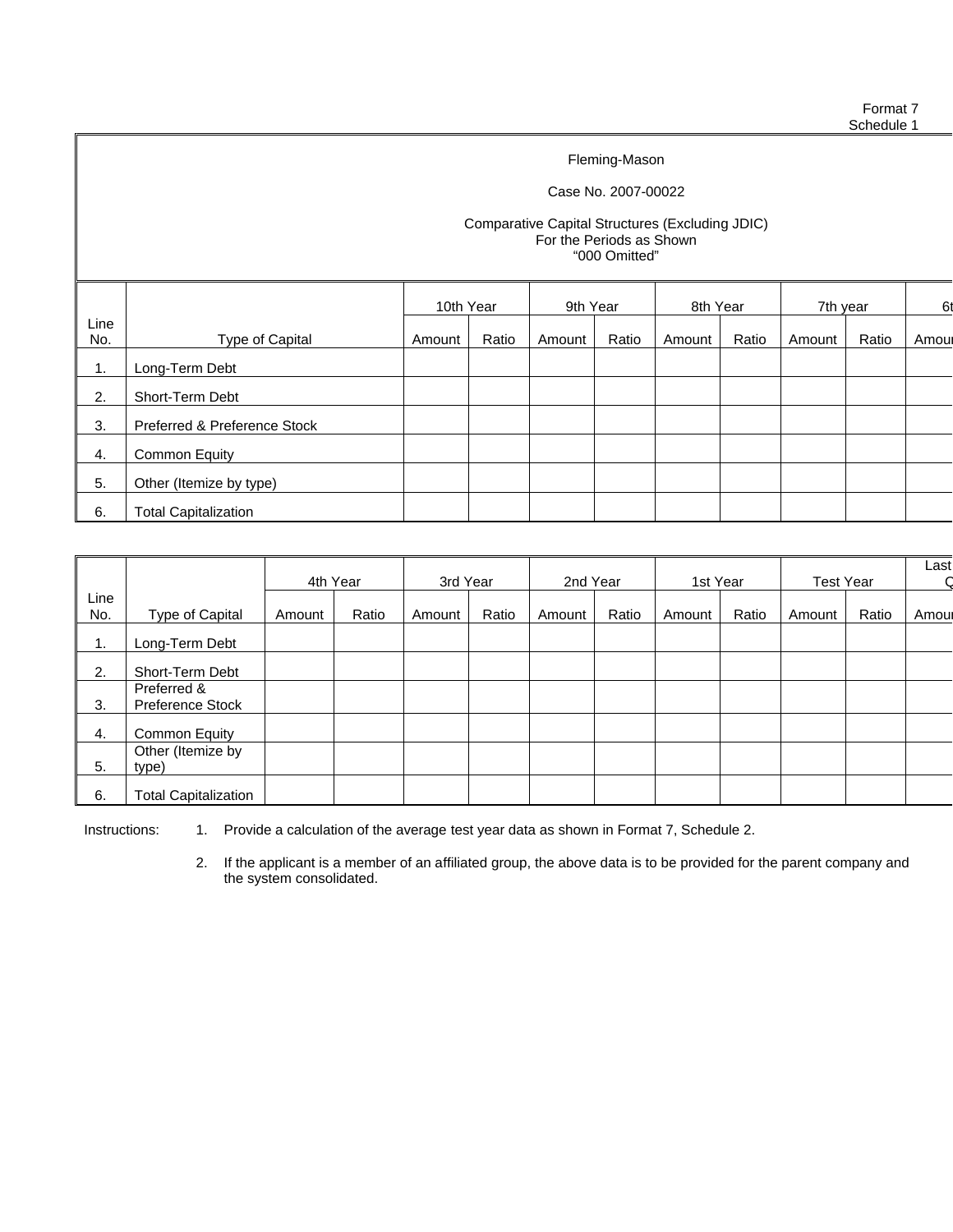#### Case No. 2007-00022

Calculation of Average Test Period Capital Structure 12 Months Ended

"000 Omitted"

| Line<br>No.   | Item<br>(a)                                                                                                                 | Total<br>Capital<br>(b) | Long-Term<br>Debt<br>(c) | Short-Term<br>Debt<br>(d) | Preferred<br><b>Stock</b><br>(e) | Common<br><b>Stock</b><br>(f) |  |
|---------------|-----------------------------------------------------------------------------------------------------------------------------|-------------------------|--------------------------|---------------------------|----------------------------------|-------------------------------|--|
| 1.            | <b>Balance Beginning of Test Year</b>                                                                                       |                         |                          |                           |                                  |                               |  |
| 2.            | 1st Month                                                                                                                   |                         |                          |                           |                                  |                               |  |
| 3.            | 2nd Month                                                                                                                   |                         |                          |                           |                                  |                               |  |
| 4.            | 3rd Month                                                                                                                   |                         |                          |                           |                                  |                               |  |
| 5.            | 4th Month                                                                                                                   |                         |                          |                           |                                  |                               |  |
| 6.            | 5th Month                                                                                                                   |                         |                          |                           |                                  |                               |  |
| 7.            | 6th Month                                                                                                                   |                         |                          |                           |                                  |                               |  |
| 8.            | 7th Month                                                                                                                   |                         |                          |                           |                                  |                               |  |
| 9.            | 8th Month                                                                                                                   |                         |                          |                           |                                  |                               |  |
| 10.           | 9th Month                                                                                                                   |                         |                          |                           |                                  |                               |  |
| 11.           | 10th Month                                                                                                                  |                         |                          |                           |                                  |                               |  |
| 12.           | 11th Month                                                                                                                  |                         |                          |                           |                                  |                               |  |
| 13.           | 12th Month                                                                                                                  |                         |                          |                           |                                  |                               |  |
| 14.           | Total (Line 1 through Line 13)                                                                                              |                         |                          |                           |                                  |                               |  |
| 15.           | Average balance (Line 14/13)                                                                                                |                         |                          |                           |                                  |                               |  |
| 16.           | Average capitalization ratios                                                                                               |                         |                          |                           |                                  |                               |  |
| 17.           | End-of period capitalization ratios                                                                                         |                         |                          |                           |                                  |                               |  |
| Instructions: | 1. If applicable, provide an additional schedule in the above format excluding common equity in subsidiaries from the total |                         |                          |                           |                                  |                               |  |

company capital structure. Show the amount of common equity excluded.

2. Include premium class of stock.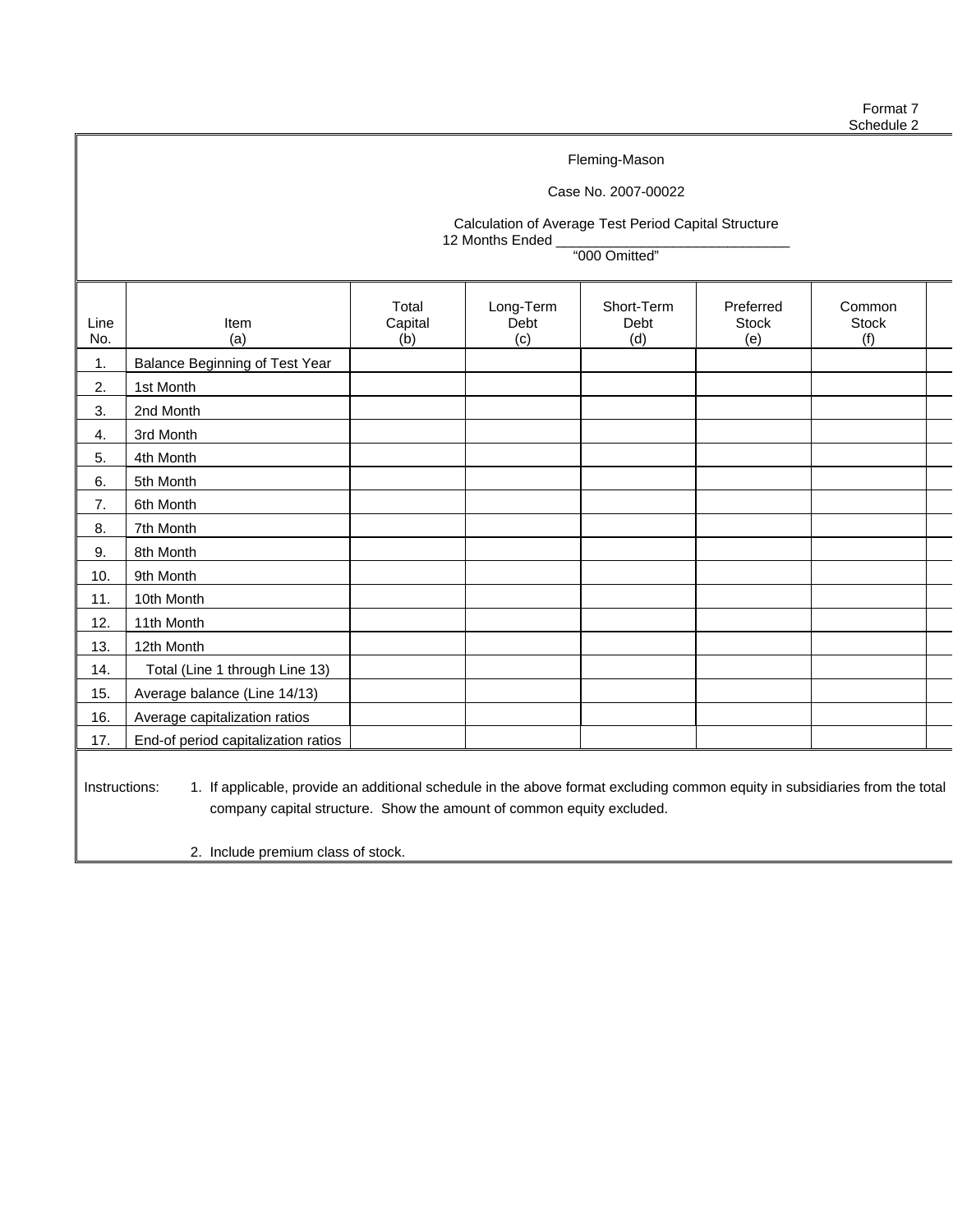Format 8a Schedule 1

#### Fleming-Mason

## Case No. 2007-00022

#### Schedule of Outstanding Long-Term Debt For the Year Ended December 31, \_\_\_\_\_\_\_

|--|

Total Long-Term Debt and Annualized Cost

\_\_\_\_\_\_\_\_\_\_\_\_\_\_\_\_\_\_\_\_\_\_\_\_\_

Annualized Cost Rate [Total Col. (j) / Total Col. (d)]

<sup>1</sup> Nominal Rate

<sup>2</sup> Nominal Rate Plus Discount or Premium Amortization

<sup>3</sup> Nominal Rate Plus Discount or Premium Amortization and Issuance Cost

<sup>4</sup> Standard and Poor's, Moody, etc.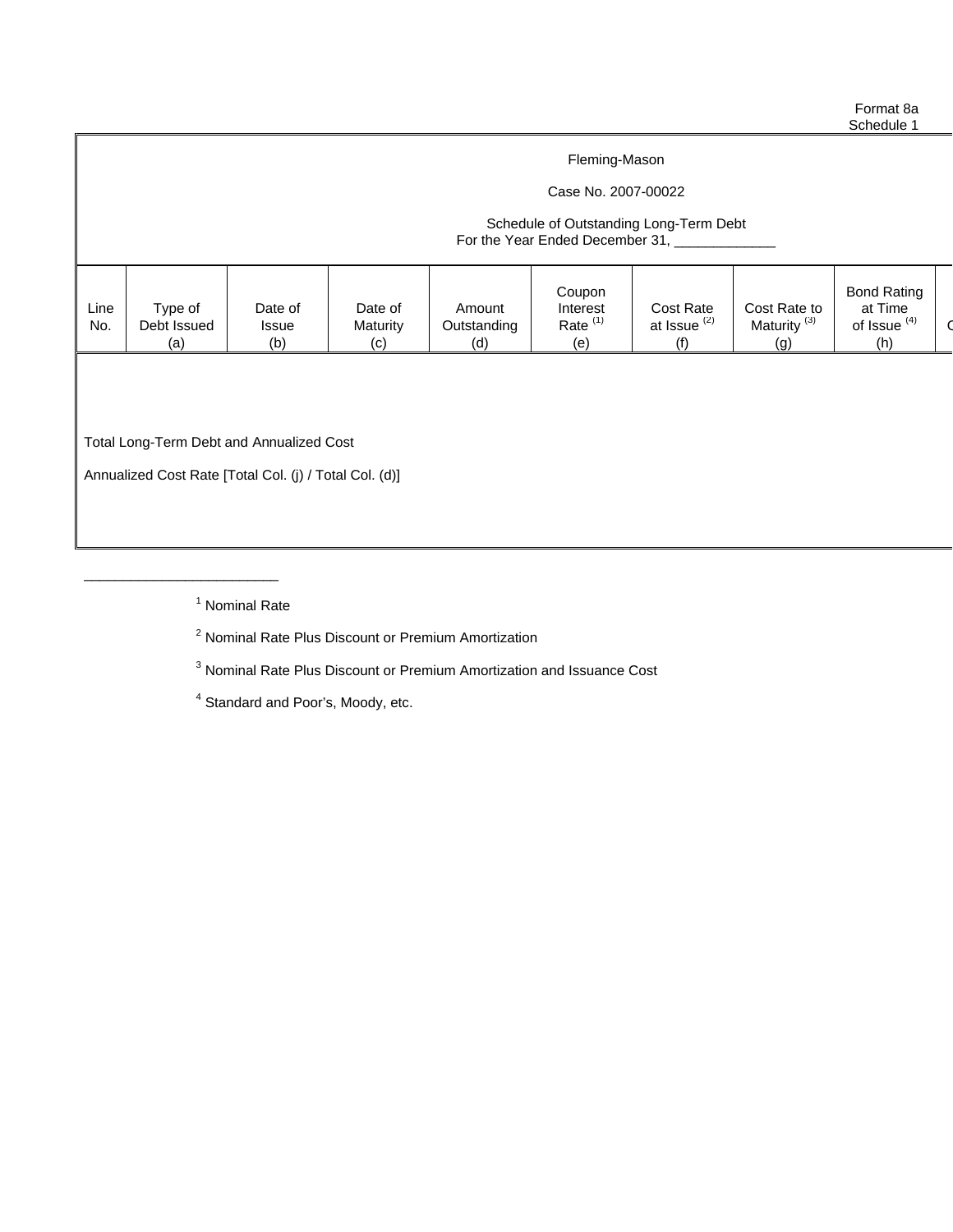Case No. 2007-00022

## Schedule of Outstanding Long-Term Debt

## For the Test Year Ended \_\_\_\_\_\_

| Type<br><b>Bond</b><br>Rating<br>Of<br>Coupon<br>Cost Rate to<br>Line<br>Debt<br>at Time<br>Type of<br>Date of<br>Cost Rate<br>Date of<br>Amount<br>Interest<br>⌒ |     |        |              |          |             |                     |                         |                         |                         |            |  |
|-------------------------------------------------------------------------------------------------------------------------------------------------------------------|-----|--------|--------------|----------|-------------|---------------------|-------------------------|-------------------------|-------------------------|------------|--|
| (b)<br>(h)<br>(d)<br>(a)<br>(e)<br>(c)<br>(q)                                                                                                                     | No. | Issued | <b>Issue</b> | Maturity | Outstanding | Rate <sup>(1)</sup> | at Issue <sup>(2)</sup> | Maturity <sup>(3)</sup> | of Issue <sup>(4)</sup> | Obligation |  |

Total Long-Term Debt and Annualized Cost

Annualized Cost Rate [Total Col. (j) / Total Col. (d)]

Actual Test Year Cost Rate [Total Col. (k) / Total Reported in Col. (d)]

<sup>1</sup> Nominal Rate

\_\_\_\_\_\_\_\_\_\_\_\_\_\_\_\_\_\_\_\_\_\_\_\_\_

<sup>2</sup> Nominal Rate Plus Discount or Premium Amortization

<sup>3</sup> Nominal Rate Plus Discount or Premium Amortization and Issuance Cost

<sup>4</sup> Standard and Poor's, Moody, etc.

<sup>5</sup> Sum of Accrued Interest Amortization of Discount or Premium and Issuance Cost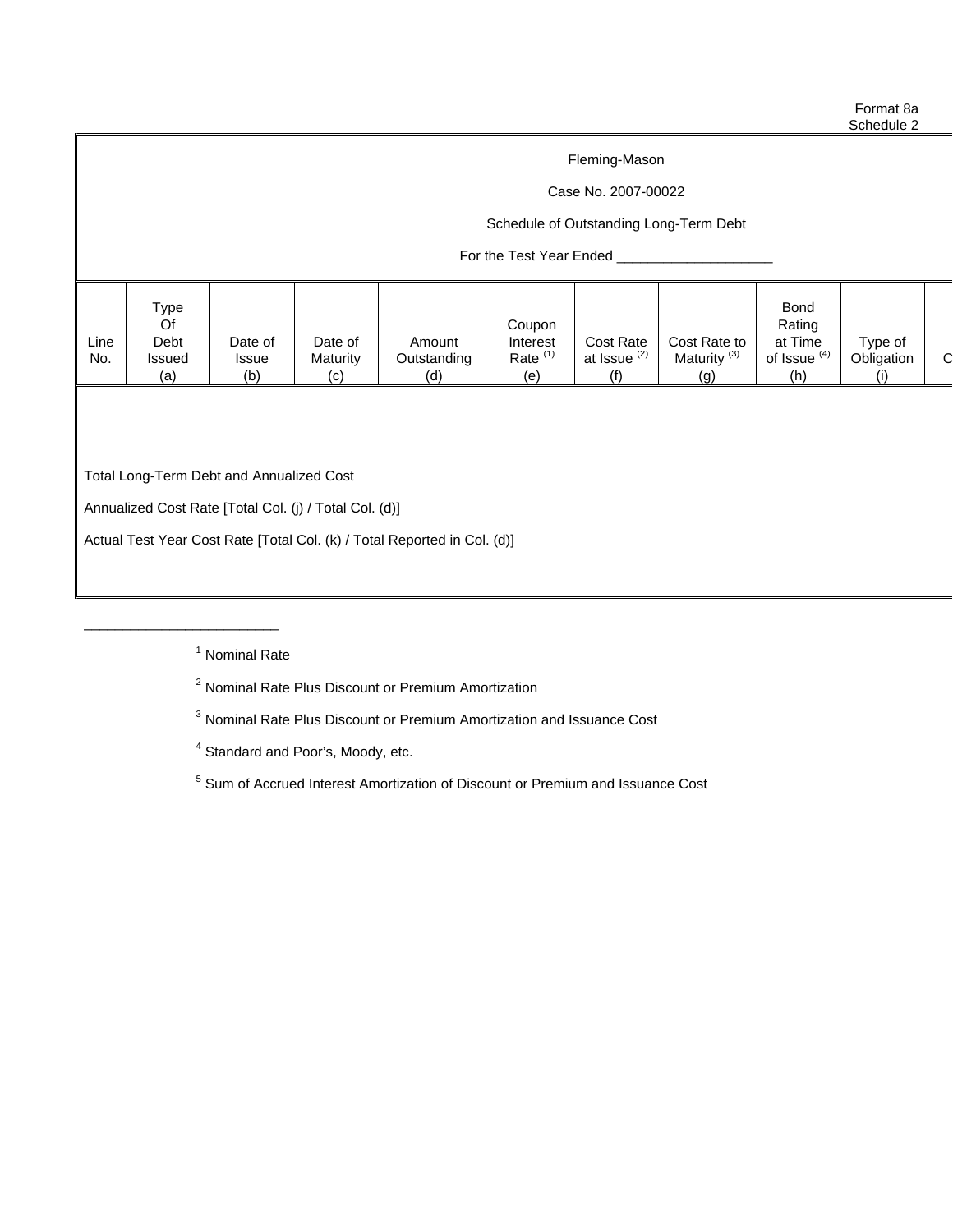Case No. 2007-00022

#### Schedule of Short-Term Debt

#### For the Test Year Ended \_\_\_

| (e)<br>(a)<br>(b)<br>(d)<br>(c) | Line<br>No. | Type of<br>Debt<br>Instrument | Date<br>οt<br>Issue | Date<br>0t<br>Maturity | Amount<br>Outstanding | Nominal<br>Interest<br>Rate | Effective<br>Interest<br>Cost Rate |
|---------------------------------|-------------|-------------------------------|---------------------|------------------------|-----------------------|-----------------------------|------------------------------------|
|---------------------------------|-------------|-------------------------------|---------------------|------------------------|-----------------------|-----------------------------|------------------------------------|

Total Short-Term

Annualized Cost Rate [Total Col. (g) / Total Col. (d)]

- Actual Interest Paid or Accrued on Short-Term Debt during the Test Year [Report in Col. (g) of this Schedule]
- Average Short-Term Debt Format 7, Schedule 2 Line 15 Col. (d) [Report in Col. (g) of this Schedule]
- Test-Year Interest Cost Rate [Actual Interest / Average Short-Term Debt] [Report in Col. (f) of this Schedule]

Instructions: 1. In all instances where the Effective Interest Cost Rate is different from the Nominal Interest Rate, provide a calculation of the

effective Interest Cost Rate in sufficient detail to show the items of costs that cause the difference.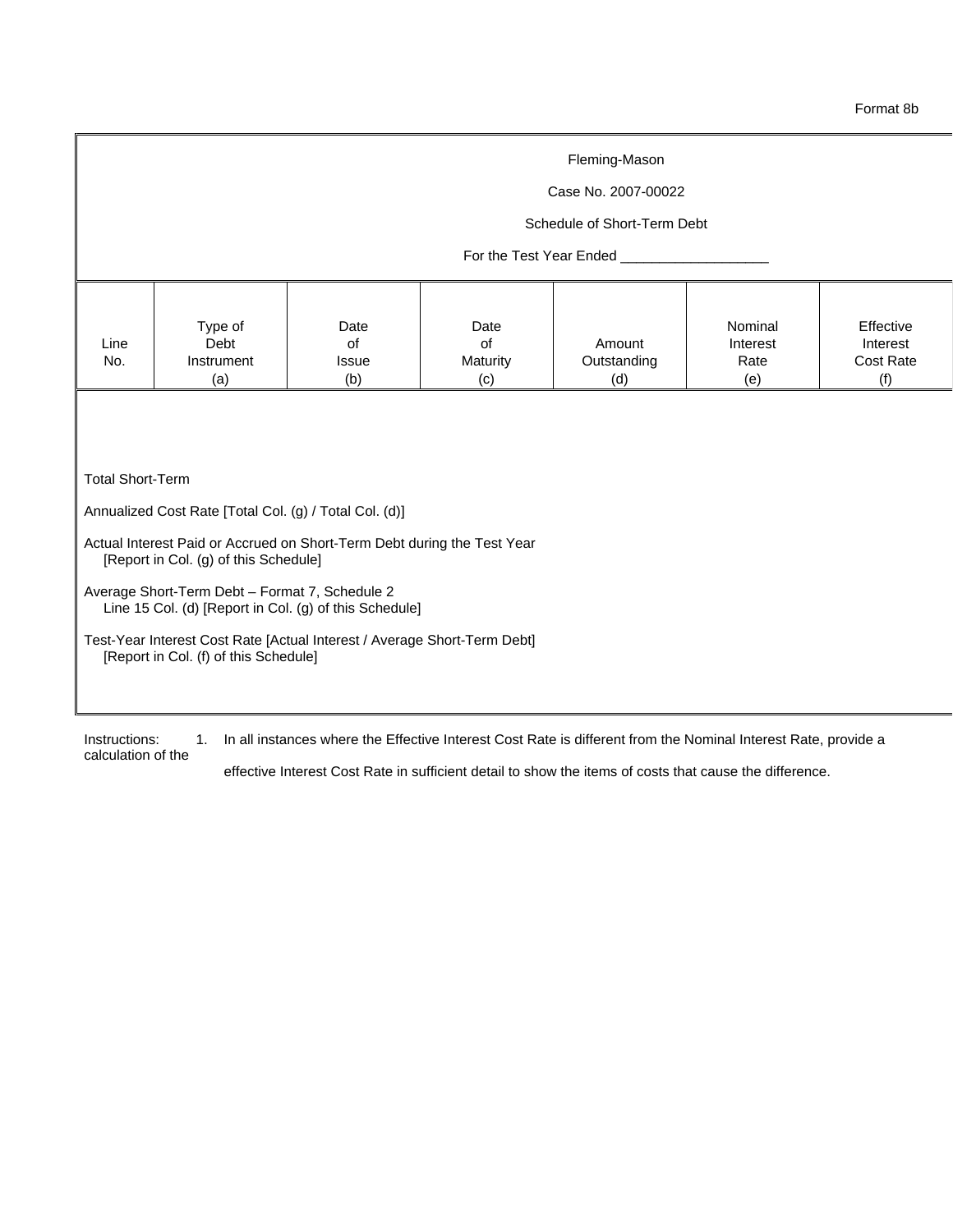## Case No. 2007-00022

#### Comparison of Total Company Test Year Account Balances With Those of the Preceding Year

#### "000 Omitted"

| Account Title and<br><b>Account Number</b> | 4 <sup>st</sup><br>Month | 2nd<br>Month | 3rd<br>Month | 4th<br>Month | 5th<br>Month | 6th<br>Month | 7th<br>Month | 8th<br>Month | 9th<br>Month | 10th<br>Month |
|--------------------------------------------|--------------------------|--------------|--------------|--------------|--------------|--------------|--------------|--------------|--------------|---------------|
| <b>Test Year</b>                           |                          |              |              |              |              |              |              |              |              |               |
| Prior Year                                 |                          |              |              |              |              |              |              |              |              |               |
| Increase                                   |                          |              |              |              |              |              |              |              |              |               |
| (Decrease)                                 |                          |              |              |              |              |              |              |              |              |               |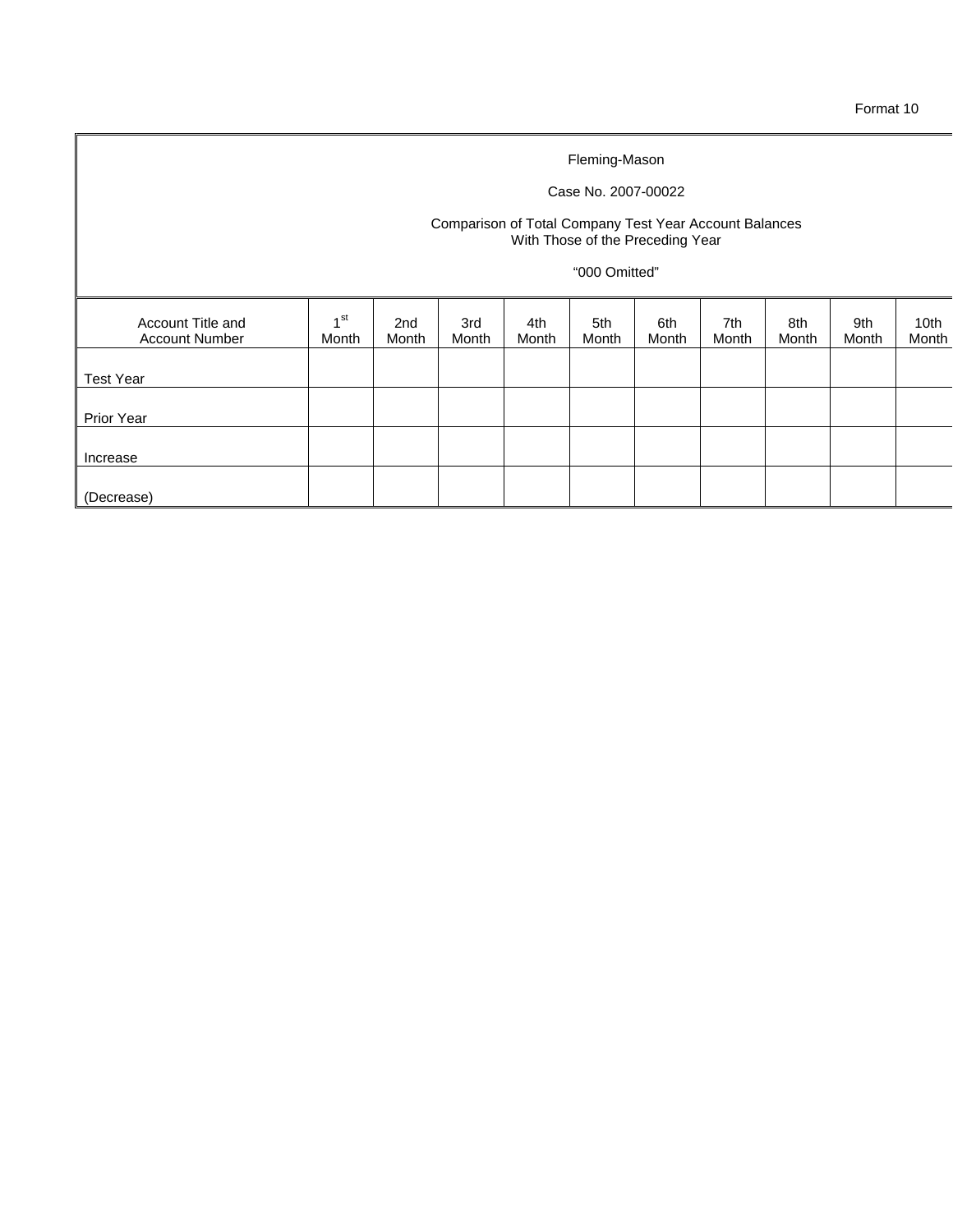Case No. 2007-00022

Analysis of Salaries and Wages For the Calendar Years 20\_\_\_\_ through 20\_\_\_\_\_ And the Test Year

"000 Omitted"

| Line |                                                                                               | 3rd    |      | 2nd    |     | 1st    |     |
|------|-----------------------------------------------------------------------------------------------|--------|------|--------|-----|--------|-----|
| No.  | Item                                                                                          | Amount | $\%$ | Amount | %   | Amount | %   |
|      | (a)                                                                                           | (b)    | (c)  | (d)    | (e) | (f)    | (g) |
| 1.   | Wages charged to expense                                                                      |        |      |        |     |        |     |
| 2.   | Power Production expense                                                                      |        |      |        |     |        |     |
| 3.   | Transmission expense                                                                          |        |      |        |     |        |     |
| 4.   | Distribution expense                                                                          |        |      |        |     |        |     |
| 5.   | Customer accounts expense                                                                     |        |      |        |     |        |     |
| 6.   | Sales expense                                                                                 |        |      |        |     |        |     |
| 7.   | Administrative and general expenses:                                                          |        |      |        |     |        |     |
|      | (a) Administrative and general salaries                                                       |        |      |        |     |        |     |
|      | (b) Office supplies and expense                                                               |        |      |        |     |        |     |
|      | (c) Administrative expense transferred-cr                                                     |        |      |        |     |        |     |
|      | (d) Outside services employed                                                                 |        |      |        |     |        |     |
|      | (e) Property insurance                                                                        |        |      |        |     |        |     |
|      | (f) Injuries and Damages                                                                      |        |      |        |     |        |     |
|      | (g) Employee pensions and benefits                                                            |        |      |        |     |        |     |
|      | Note: Show percent increase of each year over the prior year in Columns (c), (e), (g) and (i) |        |      |        |     |        |     |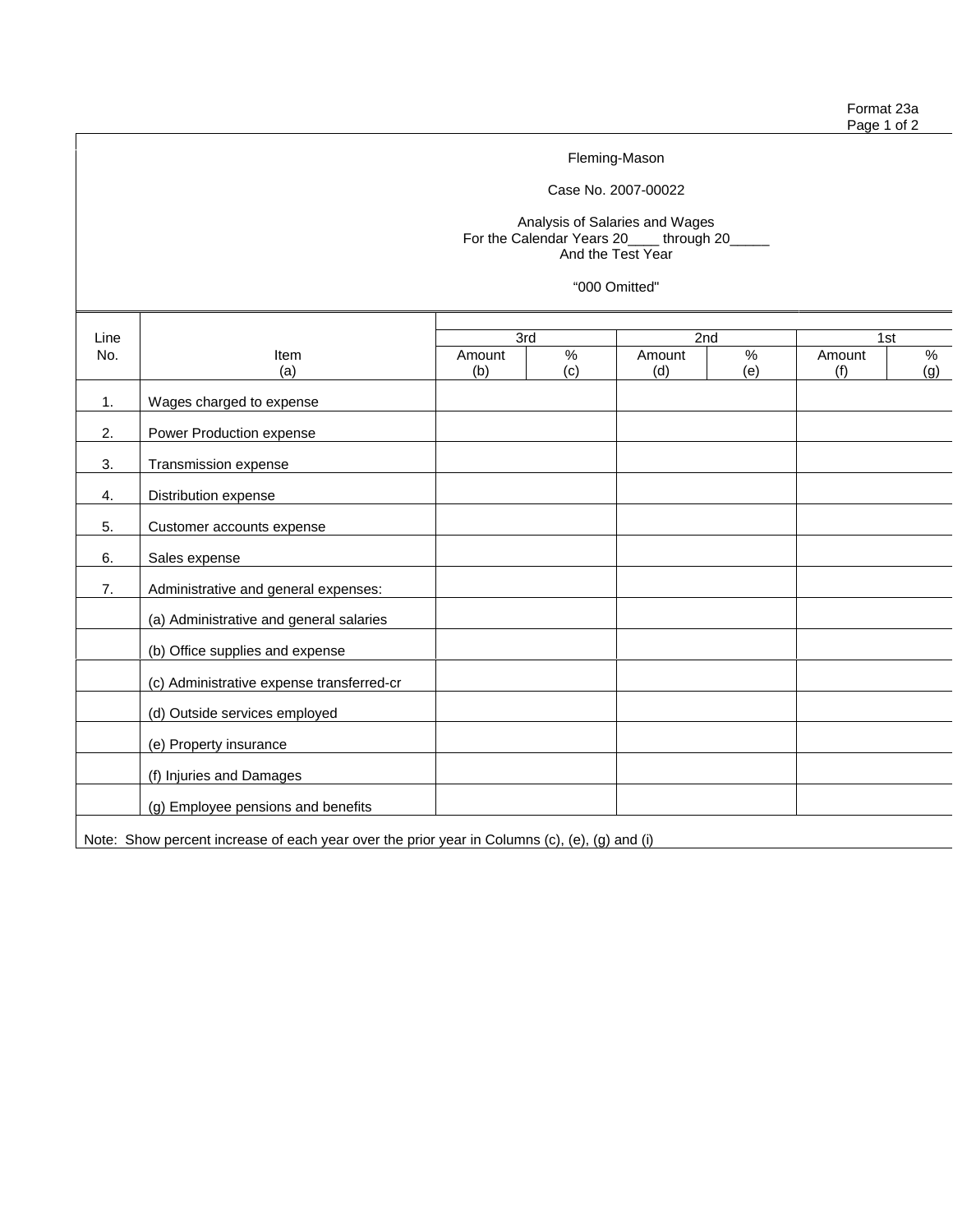Case No. 2007-00022

Analysis of Salaries and Wages For the Calendar Years 20\_\_\_\_ through 20\_\_\_\_\_ And the Test Year

"000 Omitted"

| Line |                                                                                               | 3rd    |               | 2nd    |               | 1st    |     |
|------|-----------------------------------------------------------------------------------------------|--------|---------------|--------|---------------|--------|-----|
| No.  | Item                                                                                          | Amount | $\frac{9}{6}$ | Amount | $\frac{9}{6}$ | Amount | %   |
|      | (a)                                                                                           | (b)    | (c)           | (d)    | (e)           | (f)    | (g) |
| 7.   | Administrative and general expenses<br>(continued)                                            |        |               |        |               |        |     |
|      | (h) Franchise requirements                                                                    |        |               |        |               |        |     |
|      | (i) Regulatory commission expenses                                                            |        |               |        |               |        |     |
|      | (j) Duplicate charges $-$ cr                                                                  |        |               |        |               |        |     |
|      | (k) Miscellaneous general expense                                                             |        |               |        |               |        |     |
|      | (I) Maintenance of general plant                                                              |        |               |        |               |        |     |
| 8.   | Total administrative and general expenses<br>L7 (a) through L7 (I)                            |        |               |        |               |        |     |
| 9.   | Total salaries and wages charged expense<br>(L2 through L6 + L8)                              |        |               |        |               |        |     |
| 10.  | <b>Wages Capitalized</b>                                                                      |        |               |        |               |        |     |
| 11.  | <b>Total Salaries and Wages</b>                                                               |        |               |        |               |        |     |
| 12.  | Ratio of salaries and wages charged<br>expense to total wages (L9 / L11)                      |        |               |        |               |        |     |
| 13.  | Ratio of salaries and wages capitalized to<br>total wages (L10 / L11)                         |        |               |        |               |        |     |
|      | Note: Show percent increase of each year over the prior year in Columns (c), (e), (g) and (i) |        |               |        |               |        |     |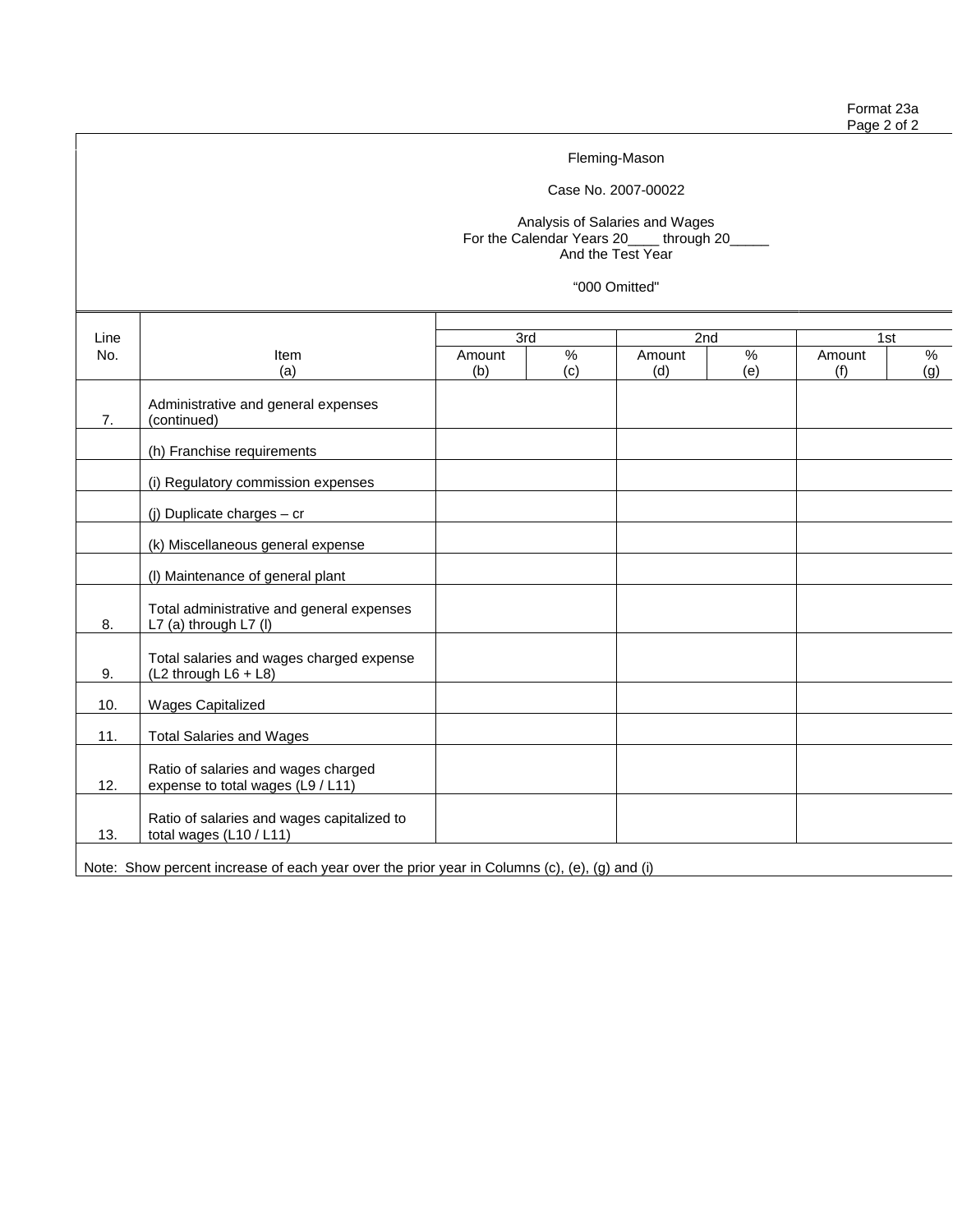Format 26b

|             | Fleming-Mason<br>Case No. 2007-00022<br>Analysis of Other Operating Taxes<br>12 Months Ended<br>"000 Omitted" |                           |                                      |                                                     |                           |                       |  |  |  |  |  |
|-------------|---------------------------------------------------------------------------------------------------------------|---------------------------|--------------------------------------|-----------------------------------------------------|---------------------------|-----------------------|--|--|--|--|--|
| Line<br>No. | Item<br>(a)                                                                                                   | Charged<br>Expense<br>(b) | Charged<br>To<br>Construction<br>(c) | Charged<br>To Other<br>Accounts <sup>1</sup><br>(d) | Amounts<br>Accrued<br>(e) | Amount<br>Paid<br>(f) |  |  |  |  |  |
| 1.          | Kentucky Retail                                                                                               |                           |                                      |                                                     |                           |                       |  |  |  |  |  |
|             | (a) State income                                                                                              |                           |                                      |                                                     |                           |                       |  |  |  |  |  |
|             | (b) Franchise fees                                                                                            |                           |                                      |                                                     |                           |                       |  |  |  |  |  |
|             | (c) Ad valorem                                                                                                |                           |                                      |                                                     |                           |                       |  |  |  |  |  |
|             | (d) Payroll (employers portion)                                                                               |                           |                                      |                                                     |                           |                       |  |  |  |  |  |
|             | (e) Other taxes                                                                                               |                           |                                      |                                                     |                           |                       |  |  |  |  |  |
| 2.          | Total Retail (L1(a) through L1(e))                                                                            |                           |                                      |                                                     |                           |                       |  |  |  |  |  |
| 3.          | Other jurisdictions                                                                                           |                           |                                      |                                                     |                           |                       |  |  |  |  |  |
|             | Total per books (L2 and L3)                                                                                   |                           |                                      |                                                     |                           |                       |  |  |  |  |  |

 $1$  Explain items in this Column.

\_\_\_\_\_\_\_\_\_\_\_\_\_\_\_\_\_\_\_\_\_\_\_\_\_\_\_\_\_\_\_\_\_\_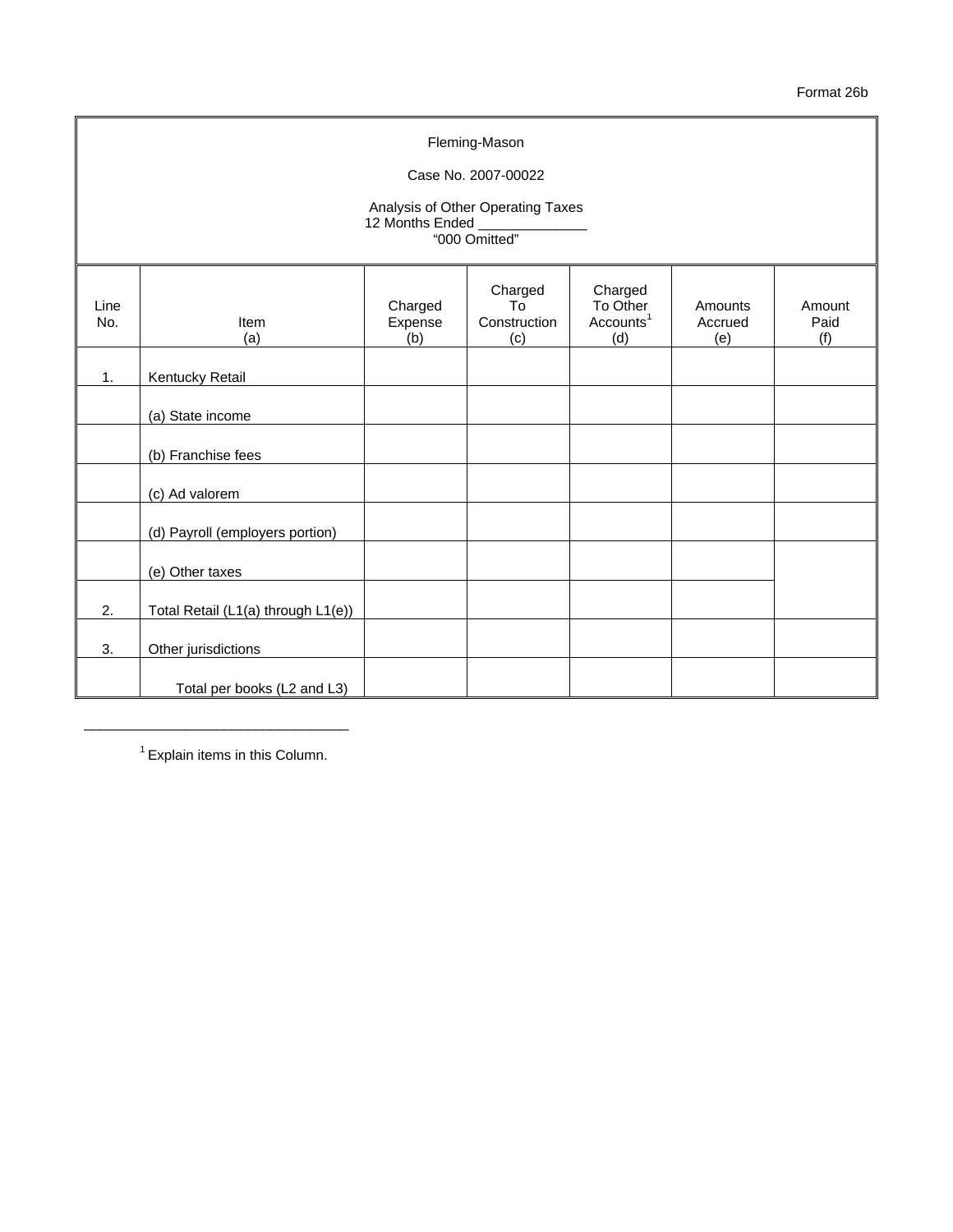Format 27 Page 1 of 2

# Fleming-Mason

## Case No. 2007-00022

#### Statement of Electric Plant in Service 12 Months Ended

Total Company

|                   |                                         | olui voitipuit,      |           |             |           |                   |
|-------------------|-----------------------------------------|----------------------|-----------|-------------|-----------|-------------------|
| Account<br>Number | Title of Accounts                       | Beginning<br>Balance | Additions | Retirements | Transfers | Ending<br>Balance |
|                   | Intangible plant:                       |                      |           |             |           |                   |
| 301.0             | Organization                            |                      |           |             |           |                   |
| 302.0             | Franchises and consents                 |                      |           |             |           |                   |
| 303.0             | Miscellaneous intangible plant          |                      |           |             |           |                   |
| 106.0             | Completed construction - not classified |                      |           |             |           |                   |
|                   | Total intangible plant                  |                      |           |             |           |                   |
|                   | Transmission plant:                     |                      |           |             |           |                   |
| 350.0             | Land and land rights                    |                      |           |             |           |                   |
| 352.0             | Structures and improvements             |                      |           |             |           |                   |
| 353.0             | Station equipment                       |                      |           |             |           |                   |
| 354.0             | Towers and fixtures                     |                      |           |             |           |                   |
| 355.0             | Poles and fixtures                      |                      |           |             |           |                   |
| 356.0             | Overhead conductors and devices         |                      |           |             |           |                   |
| 357.0             | Underground conduit                     |                      |           |             |           |                   |
| 358.0             | Underground conductors and devices      |                      |           |             |           |                   |
| 359.0             | Roads and trails                        |                      |           |             |           |                   |
| 106.0             | Completed construction - not classified |                      |           |             |           |                   |
|                   | Total transmission plant                |                      |           |             |           |                   |
|                   | Distribution plant:                     |                      |           |             |           |                   |
| 360.0             | Land and land rights                    |                      |           |             |           |                   |
| 361.0             | Structures and improvements             |                      |           |             |           |                   |
| 362.0             | Station equipment                       |                      |           |             |           |                   |
| 363.0             | Storage battery equipment               |                      |           |             |           |                   |
| 364.0             | Poles, towers, and fixtures             |                      |           |             |           |                   |
| 365.0             | Overhead conductors and devices         |                      |           |             |           |                   |
| 366.0             | Underground conduit                     |                      |           |             |           |                   |
| 367.0             | Underground conductors and devices      |                      |           |             |           |                   |
| 368.0             | Line transformers                       |                      |           |             |           |                   |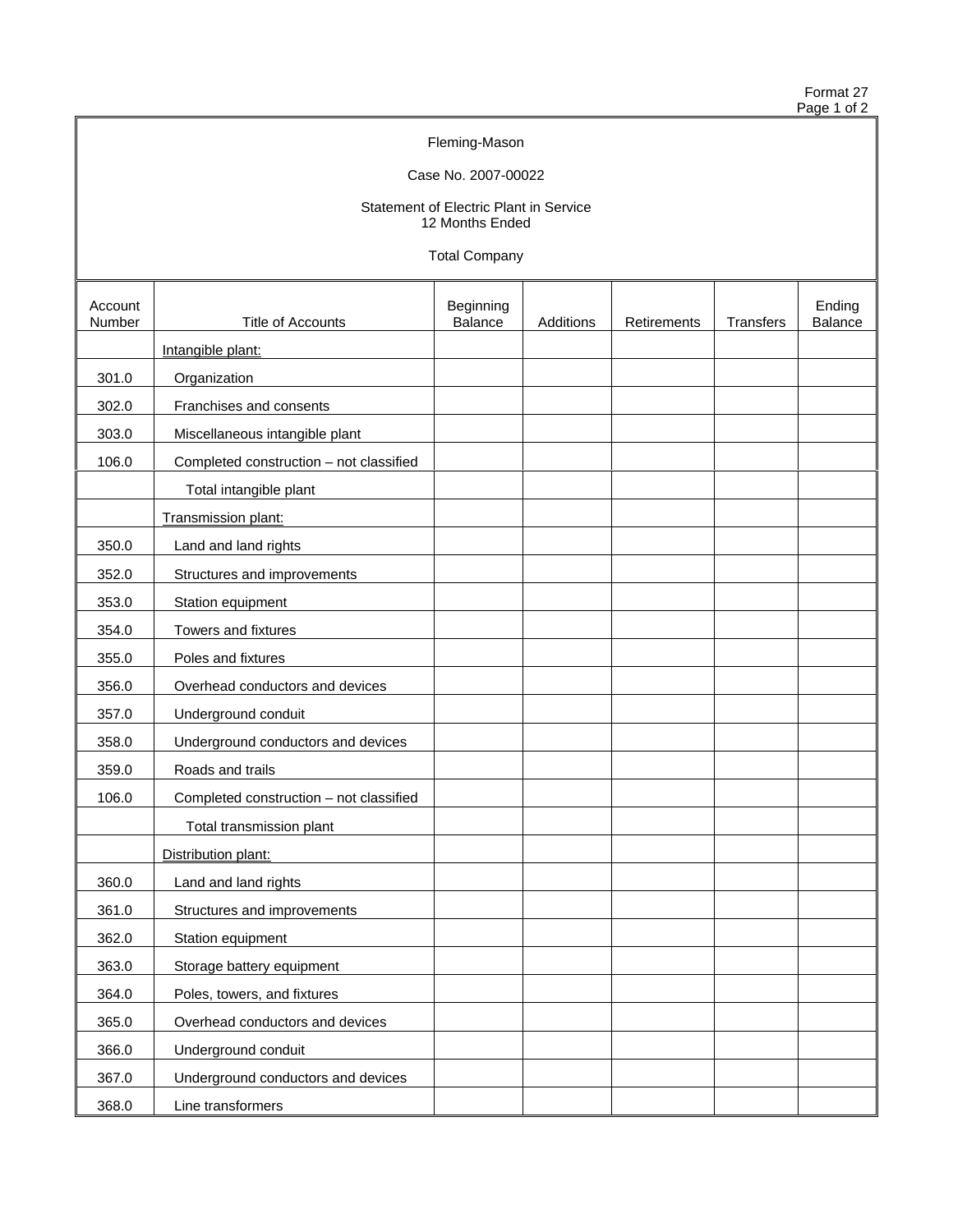Format 27 Page 2 of 2

# Fleming-Mason

## Case No. 2007-00022

#### Statement of Electric Plant in Service 12 Months Ended

Total Company

| Account<br>Number | Title of Accounts                       | Beginning<br>Balance | Additions | Retirements | <b>Transfers</b> | Ending<br>Balance |
|-------------------|-----------------------------------------|----------------------|-----------|-------------|------------------|-------------------|
| 369.0             | Services                                |                      |           |             |                  |                   |
| 370.0             | Meters                                  |                      |           |             |                  |                   |
| 371.0             | Installations on customer premises      |                      |           |             |                  |                   |
| 372.0             | Leased property on customer premises    |                      |           |             |                  |                   |
| 373.0             | Street lighting and signal systems      |                      |           |             |                  |                   |
| 106.0             | Completed construction - not classified |                      |           |             |                  |                   |
|                   | Total distribution plant                |                      |           |             |                  |                   |
|                   | General plant:                          |                      |           |             |                  |                   |
| 389.0             | Land and land rights                    |                      |           |             |                  |                   |
| 390.0             | Structures and improvements             |                      |           |             |                  |                   |
| 391.0             | Office furniture and equipment          |                      |           |             |                  |                   |
| 392.0             | Transportation equipment                |                      |           |             |                  |                   |
| 393.0             | Stores equipment                        |                      |           |             |                  |                   |
| 394.0             | Tools, shop, and garage equipment       |                      |           |             |                  |                   |
| 395.0             | Laboratory equipment                    |                      |           |             |                  |                   |
| 396.0             | Power operated equipment                |                      |           |             |                  |                   |
| 397.0             | Communication equipment                 |                      |           |             |                  |                   |
| 398.0             | Miscellaneous equipment                 |                      |           |             |                  |                   |
|                   | Subtotal                                |                      |           |             |                  |                   |
| 399.0             | Other tangible property                 |                      |           |             |                  |                   |
| 106.0             | Completed construction - not classified |                      |           |             |                  |                   |
|                   | Total general plant                     |                      |           |             |                  |                   |
|                   | Total Account 101                       |                      |           |             |                  |                   |
| 102.0             | Electric plant purchased                |                      |           |             |                  |                   |
| 103.0             | Electric plant sold                     |                      |           |             |                  |                   |
| 103.0             | Experimental plant unclassified         |                      |           |             |                  |                   |
|                   | <b>Total Electric Plant in Service</b>  |                      |           |             |                  |                   |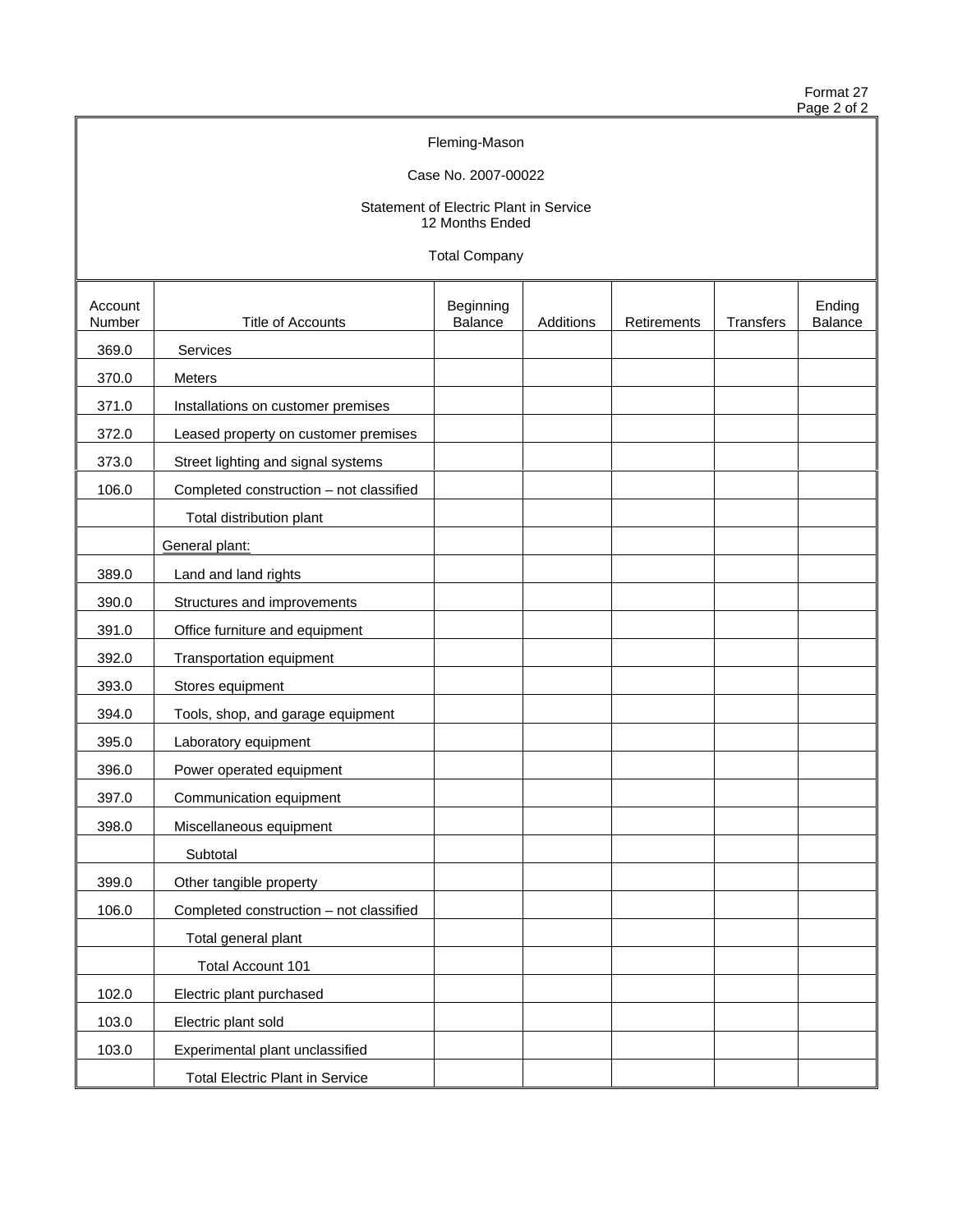| Fleming-Mason<br>Case No. 2007-00022<br>Account 913 - Advertising Expenses<br>For the 12 Months Ended |                              |                                               |                                     |                                    |                     |              |              |
|-------------------------------------------------------------------------------------------------------|------------------------------|-----------------------------------------------|-------------------------------------|------------------------------------|---------------------|--------------|--------------|
| Line<br>No.                                                                                           | Item<br>(a)                  | Sales or<br>Promotional<br>Advertising<br>(b) | Institutional<br>Advertising<br>(c) | Conservation<br>Advertising<br>(d) | Rate<br>Case<br>(e) | Other<br>(f) | Total<br>(g) |
| 1.                                                                                                    | Newspaper                    |                                               |                                     |                                    |                     |              |              |
| 2.                                                                                                    | Magazines and other          |                                               |                                     |                                    |                     |              |              |
| 3.                                                                                                    | Television                   |                                               |                                     |                                    |                     |              |              |
| 4.                                                                                                    | Radio                        |                                               |                                     |                                    |                     |              |              |
| 5.                                                                                                    | <b>Direct Mail</b>           |                                               |                                     |                                    |                     |              |              |
| 6.                                                                                                    | Sales Aids                   |                                               |                                     |                                    |                     |              |              |
| 7.                                                                                                    | Total                        |                                               |                                     |                                    |                     |              |              |
| 8.                                                                                                    | Amount assigned to KY retail |                                               |                                     |                                    |                     |              |              |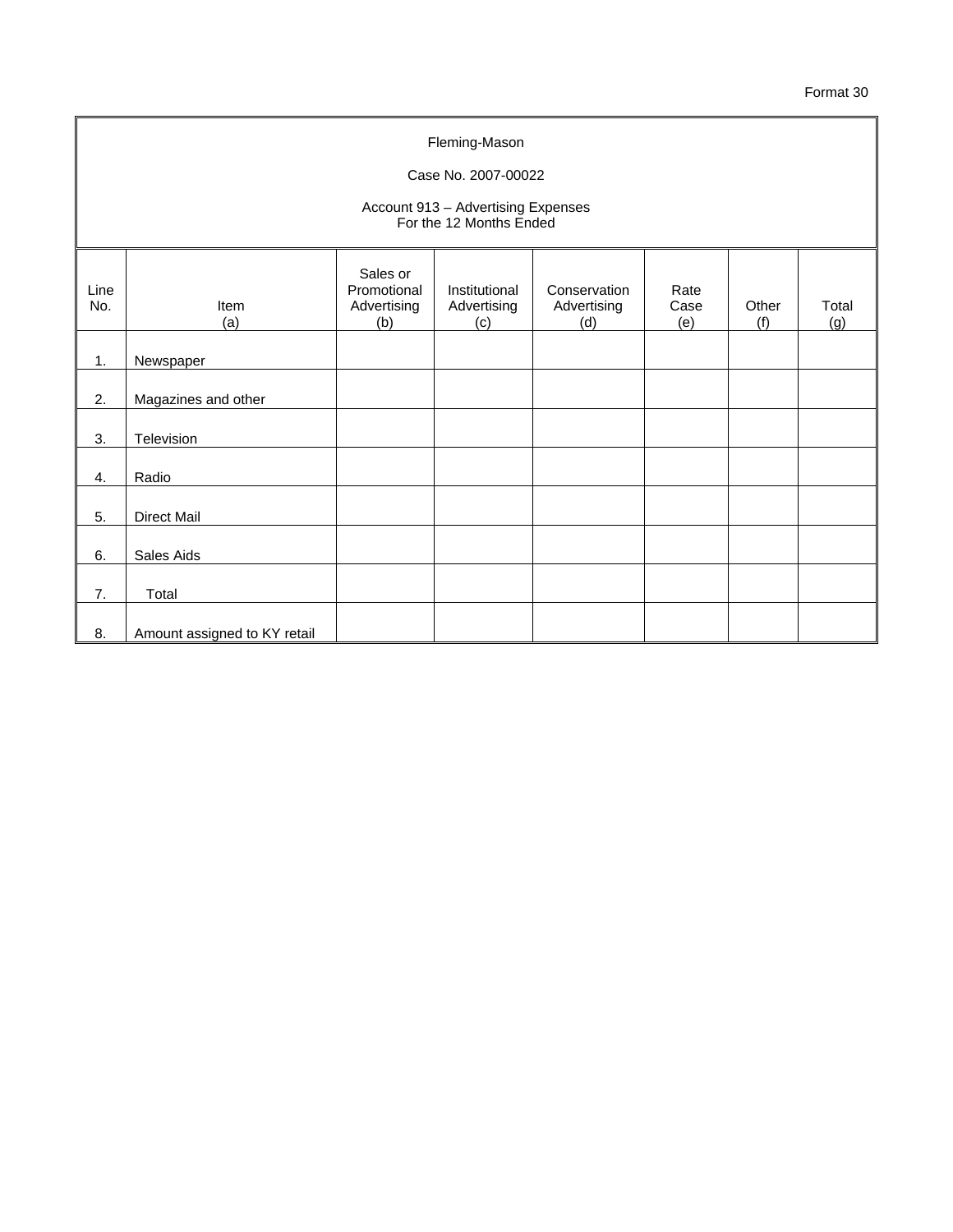| Fleming-Mason<br>Case No. 2007-00022<br>Account 930 - Miscellaneous General Expenses<br>For the 12 Months Ended |                                         |               |  |  |
|-----------------------------------------------------------------------------------------------------------------|-----------------------------------------|---------------|--|--|
| Line<br>No.                                                                                                     | Item<br>(a)                             | Amount<br>(b) |  |  |
| 1.                                                                                                              | Industry association dues               |               |  |  |
| 2.                                                                                                              | Stockholder and debt servicing expenses |               |  |  |
| 3.                                                                                                              | Institutional advertising               |               |  |  |
| 4.                                                                                                              | Conservation advertising                |               |  |  |
| 5.                                                                                                              | Rate department load studies            |               |  |  |
| 6.                                                                                                              | Director's fees and expenses            |               |  |  |
| 7.                                                                                                              | Dues and subscriptions                  |               |  |  |
| 8.                                                                                                              | Miscellaneous                           |               |  |  |
| 9.                                                                                                              | Total                                   |               |  |  |
| 10.                                                                                                             | Amount assigned to KY retail            |               |  |  |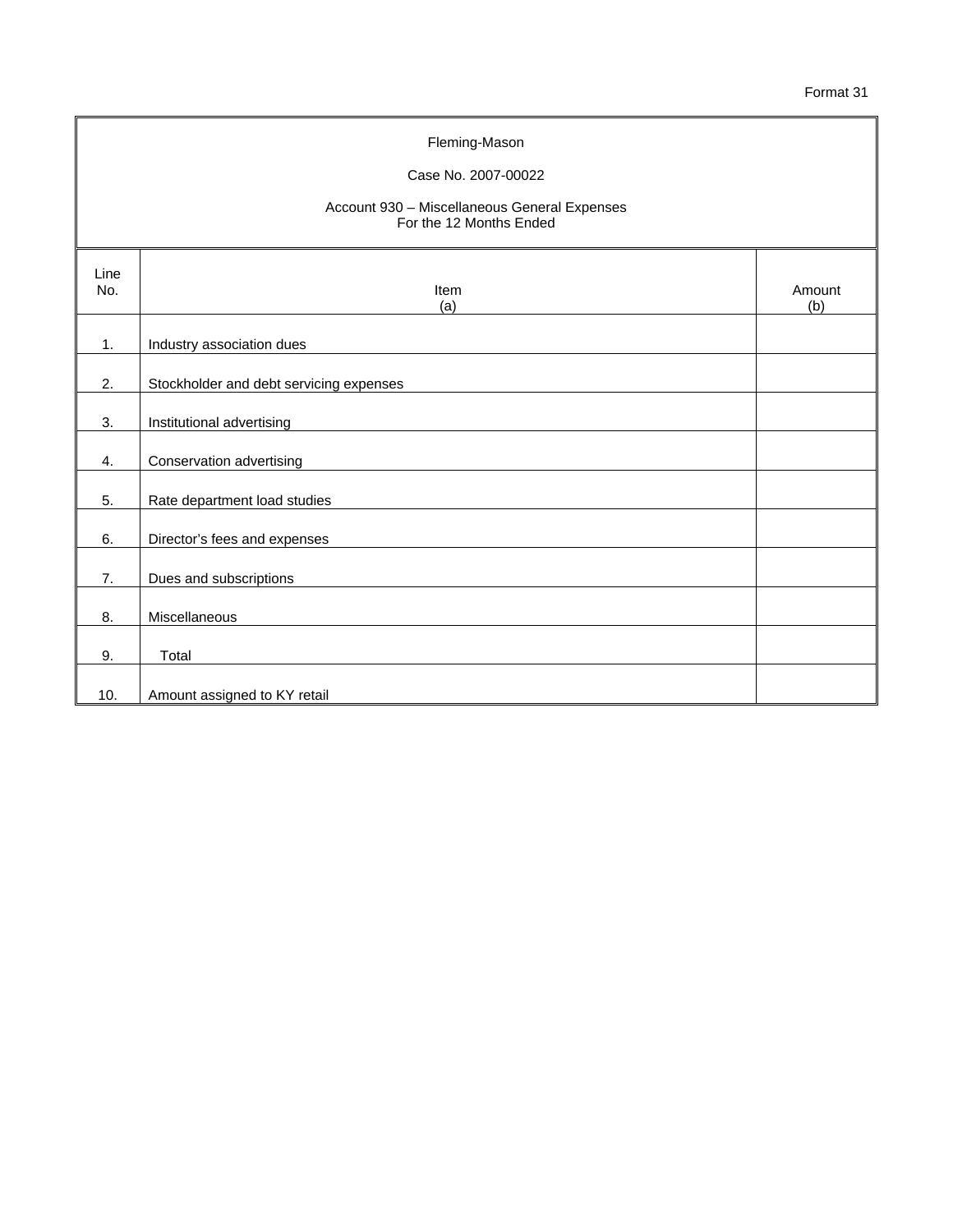| Fleming-Mason<br>Case No. 2007-00022<br>Account 426 - Other Income Deductions<br>For the 12 Months Ended |                      |               |  |  |  |
|----------------------------------------------------------------------------------------------------------|----------------------|---------------|--|--|--|
| Line<br>No.                                                                                              | Item<br>(a)          | Amount<br>(b) |  |  |  |
| 1.                                                                                                       | Donations            |               |  |  |  |
| 2.                                                                                                       | Civic activities     |               |  |  |  |
| 3.                                                                                                       | Political activities |               |  |  |  |
| 4.                                                                                                       | Other                |               |  |  |  |
| 5.                                                                                                       | Total                |               |  |  |  |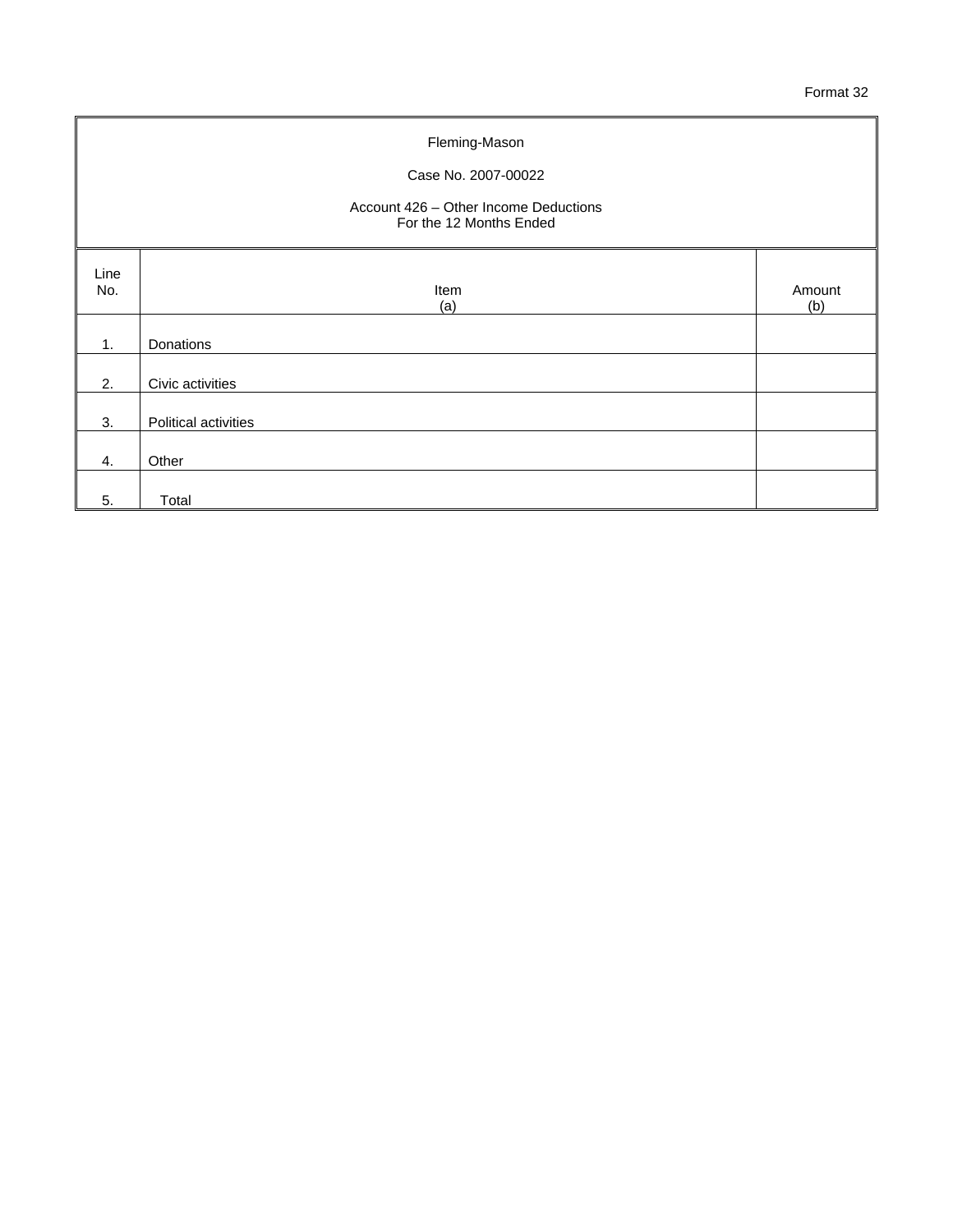| Fleming-Mason<br>Case No. 2007-00022                      |             |                     |                        |              |              |
|-----------------------------------------------------------|-------------|---------------------|------------------------|--------------|--------------|
| Professional Services Expenses<br>For the 12 Months Ended |             |                     |                        |              |              |
| Line<br>No.                                               | Item<br>(a) | Rate<br>Case<br>(b) | Annual<br>Audit<br>(c) | Other<br>(d) | Total<br>(e) |
| 1.                                                        | Legal       |                     |                        |              |              |
| 2.                                                        | Engineering |                     |                        |              |              |
| 3.                                                        | Accounting  |                     |                        |              |              |
| 4.                                                        | Other       |                     |                        |              |              |
| 5.                                                        | Total       |                     |                        |              |              |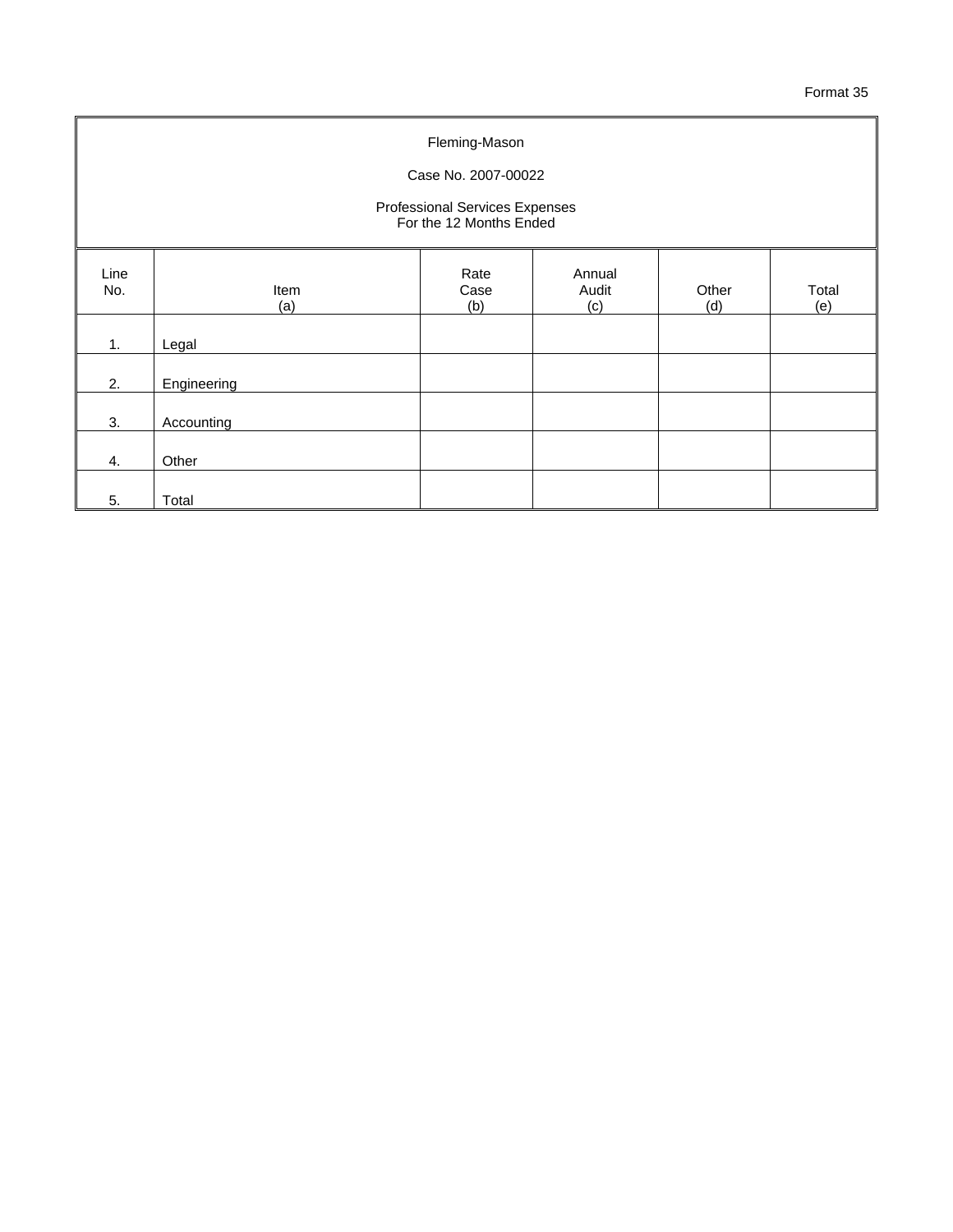Format 38 Page 1 of 2

# Fleming-Mason Case No. 2007-00022 Depreciation Expenses (End of Test Year) Account | Account | Annual | Plant Account | Depreciation | Annual | Number | Count | Annual | Depreciation | Annual | Depreciation | Annual | Depreciation | Annual | Depreciation | Annual | Depreciation | Depreciation | D Number 2011 11 Rate Number 2012 11: Rate Number 2014 12: Rate Number 2014 12: Rate Number 2014 12: Rate Number Transmission plant: 350.0 Land and land rights 352.0 Structures and improvements 353.0 Station equipment 354.0 Towers and fixtures 355.0 Poles and fixtures 356.0 Overhead conductors and devices 357.0 Underground conduit 358.0 Underground conductors and devices 359.0 Roads and trails Distribution plant: 360.0 Land and land rights 361.0 Structures and improvements 362.0 Station equipment 363.0 Storage battery equipment 364.0 Poles, towers, and fixtures 365.0 Overhead conductors and devices 366.0 Underground conduit 367.0 Underground conductors and devices 368.0 Line transformers 369.0 Services 370.0 Meters 371.0 | Installations on customer premises 372.0 | Leased property on customer premises 373.0 Street lighting and signal systems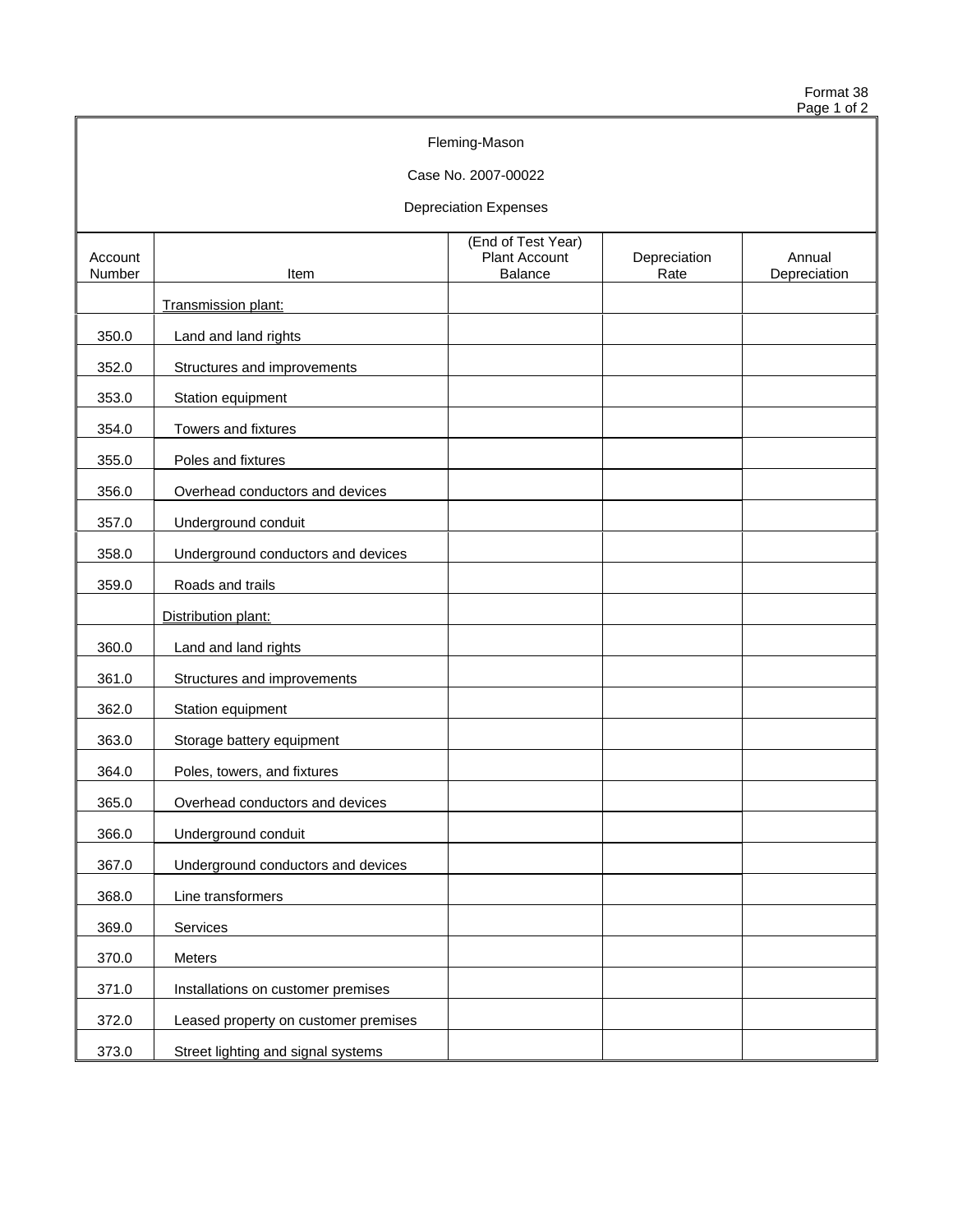Format 38 Page 2 of 2

| Fleming-Mason                |                                   |                                                              |                      |                        |  |  |
|------------------------------|-----------------------------------|--------------------------------------------------------------|----------------------|------------------------|--|--|
| Case No. 2007-00022          |                                   |                                                              |                      |                        |  |  |
| <b>Depreciation Expenses</b> |                                   |                                                              |                      |                        |  |  |
| Account<br>Number            | Item                              | (End of Test Year)<br><b>Plant Account</b><br><b>Balance</b> | Depreciation<br>Rate | Annual<br>Depreciation |  |  |
|                              | General plant:                    |                                                              |                      |                        |  |  |
| 389.0                        | Land and land rights              |                                                              |                      |                        |  |  |
| 390.0                        | Structures and improvements       |                                                              |                      |                        |  |  |
| 391.0                        | Office furniture and equipment    |                                                              |                      |                        |  |  |
| 392.0                        | Transportation equipment          |                                                              |                      |                        |  |  |
| 393.0                        | Stores equipment                  |                                                              |                      |                        |  |  |
| 394.0                        | Tools, shop, and garage equipment |                                                              |                      |                        |  |  |
| 395.0                        | Laboratory equipment              |                                                              |                      |                        |  |  |
| 396.0                        | Power operated equipment          |                                                              |                      |                        |  |  |
| 397.0                        | Communication equipment           |                                                              |                      |                        |  |  |
| 398.0                        | Miscellaneous equipment           |                                                              |                      |                        |  |  |